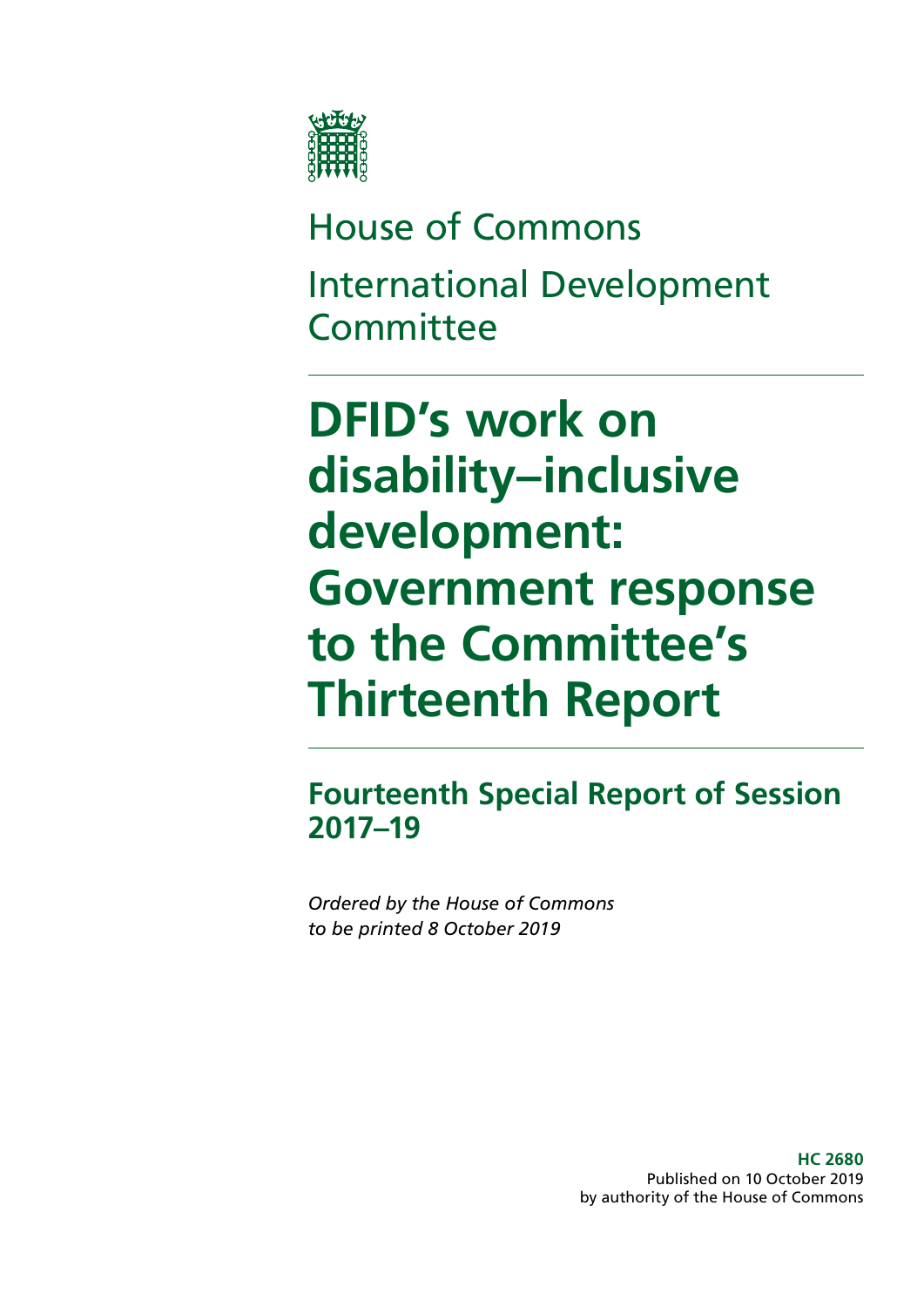# **The International Development Committee**

The International Development Committee is appointed by the House of Commons to examine the expenditure, administration and policy of the Department for International Development and its associated public bodies.

#### **Current membership**

[Stephen Twigg MP](https://www.parliament.uk/biographies/commons/stephen-twigg/167) (*Labour (Co-op), Liverpool, West Derby*) (Chair) [Richard Burden MP](https://www.parliament.uk/biographies/commons/richard-burden/301) (*Labour, Birmingham, Northfield*) [Mr Nigel Evans MP](https://www.parliament.uk/biographies/commons/mr-nigel-evans/474) (*Conservative, Ribble Valley*) [Mrs Pauline Latham OBE MP](https://www.parliament.uk/biographies/commons/mrs-pauline-latham/4025) (*Conservative, Mid Derbyshire*) [Chris Law MP](https://www.parliament.uk/biographies/commons/chris-law/4403) (*Scottish National Party, Dundee West*) [Mr Ivan Lewis MP](https://www.parliament.uk/biographies/commons/mr-ivan-lewis/441) (*Independent, Bury South*) [Mark Menzies MP](https://www.parliament.uk/biographies/commons/mark-menzies/3998) (*Conservative, Fylde*) [Lloyd Russell-Moyle MP](https://www.parliament.uk/biographies/commons/lloyd-russell-moyle/4615) (*Labour (Co-op), Brighton, Kemptown*) [Paul Scully MP](https://www.parliament.uk/biographies/commons/paul-scully/4414) (*Conservative, Sutton and Cheam*) [Mr Virendra Sharma MP](https://www.parliament.uk/biographies/commons/mr-virendra-sharma/1604) (*Labour, Ealing Southall*) [Henry Smith MP](https://www.parliament.uk/biographies/commons/henry-smith/3960) (*Conservative, Crawley*)

The following Members were also members of the Committee during the Parliament:

[James Duddridge MP](https://www.parliament.uk/biographies/commons/James-Duddridge/1559) (*Conservative, Rochford and Southend East*)

#### **Powers**

The Committee is one of the departmental select committees, the powers of which are set out in House of Commons Standing Orders, principally in SO No. 152. These are available on the internet via [www.parliament.uk.](http://www.parliament.uk)

#### **Publications**

© Parliamentary Copyright House of Commons 2019. This publication may be reproduced under the terms of the Open Parliament Licence, which is published at [www.parliament.uk/copyright](http://www.parliament.uk/copyright).

Committee reports are published on the [Committee's website](http://www.parliament.uk/business/committees/committees-a-z/commons-select/international-development-committee/) and in print by Order of the House.

#### **Committee staff**

The current staff of the Committee are Fergus Reid (Clerk), Jeanne Delebarre (Second Clerk), Rachael Cox, Kenneth Foreman, Faten Hussein and Rebecca Usden (Committee Specialists), Leo Oliveira (Senior Committee Assistant), Paul Hampson and Rowena Macdonald (Committee Assistants), Jack Tennant (Assistant Inquiry Manager–Apprentice), George Perry (Media Officer).

#### **Contacts**

All correspondence should be addressed to the Clerk of the International Development Committee, House of Commons, London SW1A 0AA. The telephone number for general enquiries is 020 7219 1223; the Committee's email address is [indcom@parliament.uk](mailto:indcom%40parliament.uk?subject=)

You can follow the Committee on Twitter using [@CommonsIDC.](https://twitter.com/CommonsIDC?ref_src=twsrc%5Egoogle%7Ctwcamp%5Eserp%7Ctwgr%5Eauthor)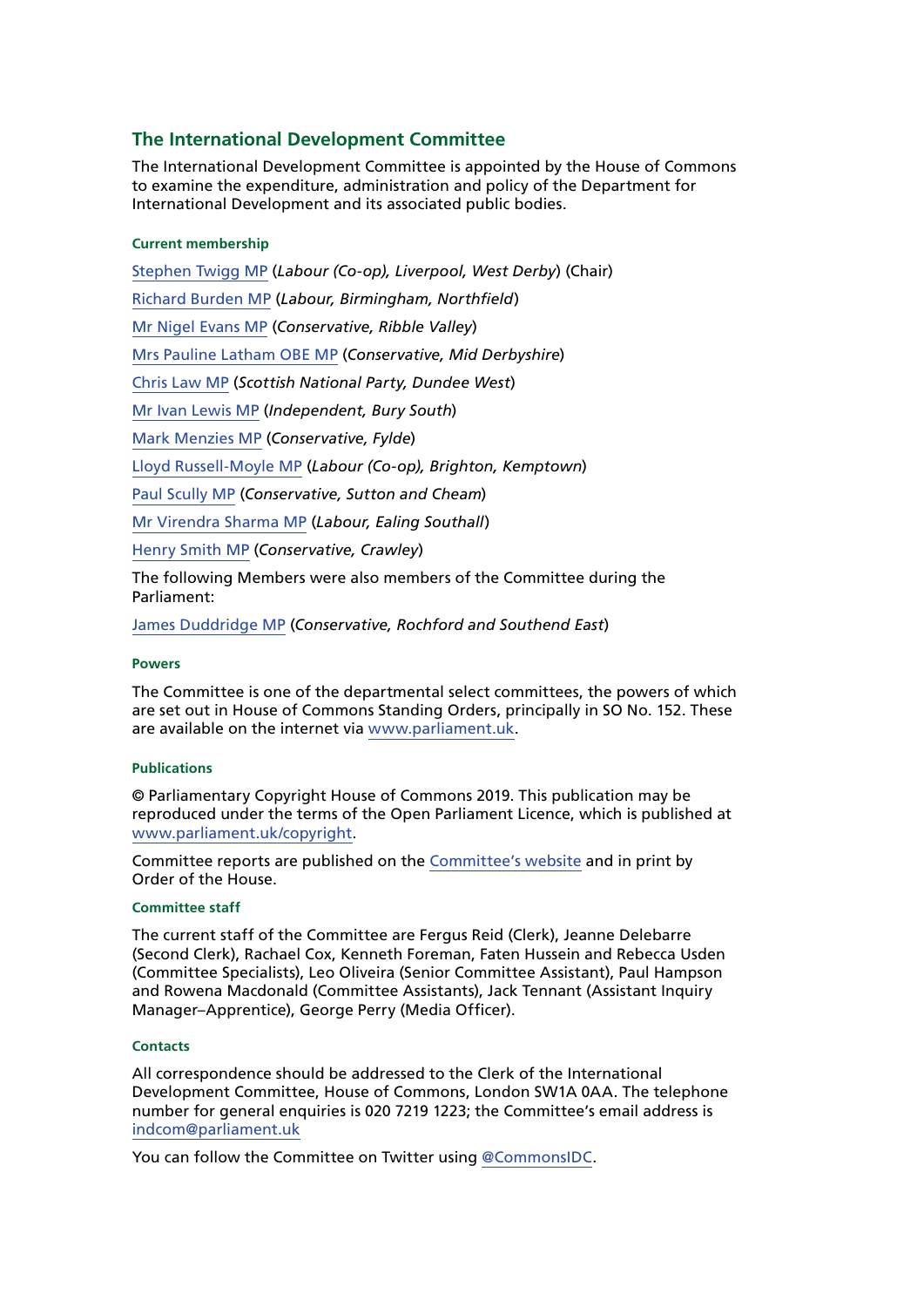# Fourteenth Special Report

On 30 July 2019, the International Development Committee published its Thirteenth Report of Session 2017–19, on [DFID's work on disability—inclusive development](https://publications.parliament.uk/pa/cm201719/cmselect/cmintdev/1880/1880.pdf) (HC 1880). The Government response was received on 30 September 2019. The response is appended below.

# Appendix: Government Response

# **Executive Summary**

This report contains the Government's responses to the IDC recommendations given in the report on DFID's work on disability-inclusive development. The IDC report provided 24 final points in the 'conclusion and recommendation section', within which there are 39 distinct recommendations. In summary, we fully agree with 30 recommendations, partially agree with seven and disagree with only two.

We welcome the IDC's report on Disability Inclusive Development and thank the Committee for their long-standing leadership on this agenda. The Committee's inquiry has added to the growing global momentum on disability inclusion and the learning will contribute to progress within DFID and more widely. We are pleased that the IDC concludes from its assessment that we are making significant progress, having published our first ever Disability Inclusion Strategy 2018–2023 which directly supports the Sustainable Development Goals and the UN Convention on the Rights of People with Disabilities. The progress the IDC notes reinforces our confidence that we have set the right direction, secured commitment and will meet our objectives. We share the IDC's view that this is a long-term and complex agenda. We will learn from, adjust and adapt our strategy as we go.

To achieve lasting change across the world for people with disabilities, we will continue our efforts to influence external partners, building on the success of the Global Disability Summit in 2018. This will achieve even greater impact for people with disabilities. We are committed to our role as a global leader on disability inclusion and will continue to lead and inspire broader change—including through recognising the importance of listening and learning from others.

We welcome the IDC's offer to continue to engage closely with DFID on this issue, and we thank them for their consistent support and challenge as we work towards the core commitment of the Sustainable Development Goals: to leave no-one behind.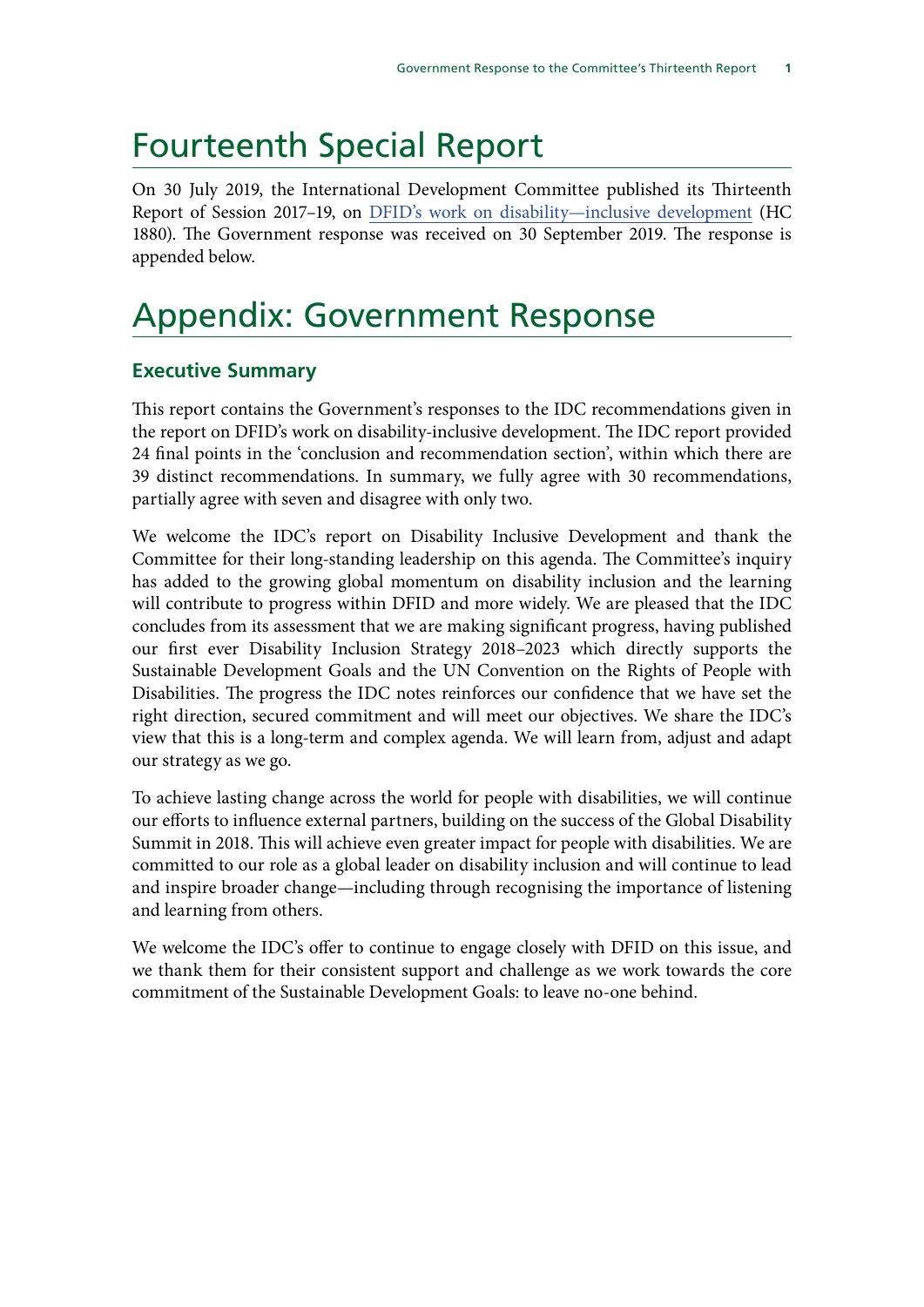# **Responses to IDC recommendations**

#### *The Global Disability Summit (GDS 18)*

*Recommendation 1: DFID should develop a robust accountability mechanism that enables all actors to be held to account for making progress towards meeting their commitments. The accountability mechanism for GDS18 commitments should be hosted*  by an independent agency and resourced in such a way as to prevent risks of conflict of *interest that may be associated with receipt of programme funding from donors, DFID*  being no exception. This should be developed in partnership with disabled people and *their representative organisations, who should also continue to play a leading role in the process of following up on Summit commitments and informing DFID's future decisions on disability inclusion.*

Government position: **Agree**

We are developing plans for an independent secretariat and governance structure so that everyone, including DFID, is made accountable for their commitments.

A Key Stakeholder Group comprised of a diverse set of representatives from across different stakeholder sectors, including DPOs, have been designing and developing this long-term accountability process over the past 12 months. This has taken place in consultation with a wider Partnership Forum (comprised of 90 stakeholders), which is open to all and has many people with disabilities and DPOs engaged in it.

The accountability process will take a partnership approach, encouraging delivery of commitments and convening partners to learn from one another. It will also support and track progress with a focus on national level accountability, while linking in with existing mechanisms as far as possible. We expect the independent secretariat to be supported by working groups, CRPD committee advisors, and a high-level advisory group of representatives from across relevant stakeholder sectors including DPOs. We plan to have this in place at the beginning of 2020.

We will continue to work in close partnership with people with disabilities and their representative organisations to inform all future decisions on disability inclusion, and on international development and humanitarian assistance more broadly.

*Recommendation 2: A schedule of regular reports on progress against commitments should be set. We recommend that governments and actors update their progress on the online portal on a six-monthly basis. DFID country offices could play a role in encouraging national governments to submit progress updates by the set timeline. It is important to capture lessons from the data collected to inform future planning and funding decisions. DFID should develop a specific plan on how to do so.*

#### Government position: **Partially Agree**

We have published the one-year-on progress report on the Global Disability Summit in September 2019. It included updates from governments and other actors on their commitments.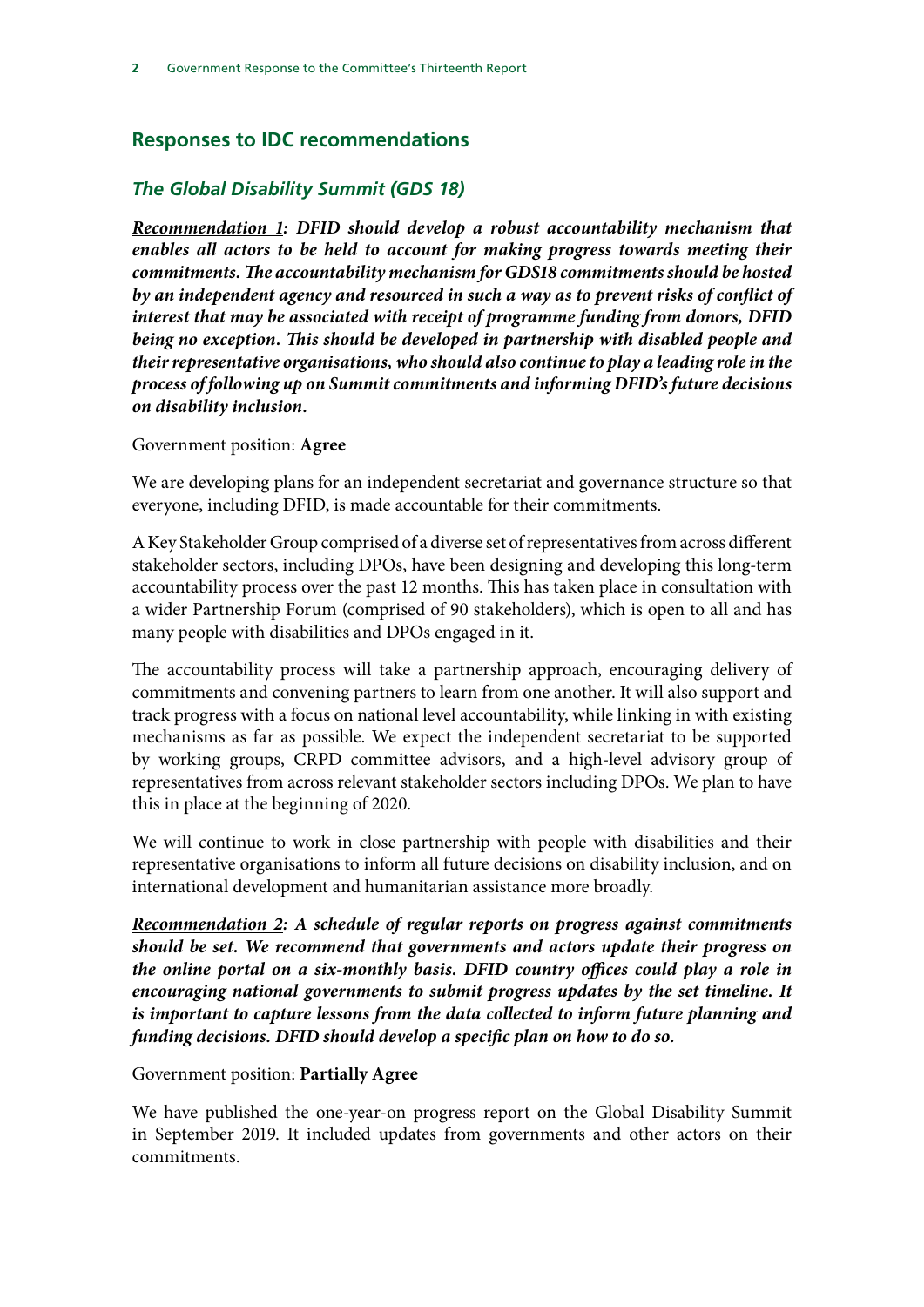As part of the planning for an independent secretariat we will also plan for progress to be reported on a regular basis. The secretariat will be expected to convene partners (globally and nationally) to learn from each other, share best practice and inform future planning. However, we do not agree with six monthly reports as this would place a high level of burden on governments and other stakeholders, making them less likely to engage. The final timing will be decided by the independent secretariat.

We agree that DFID country offices should play a role in encouraging national governments to submit progress updates. Our country offices are already drawing on the relationships and conversations that started in the lead up to the Global Disability Summit and will continue to support country governments to implement their commitments and to go further. This engagement is now a requirement of all country offices in the new standards set out in our Disability Inclusion Strategy.

## *DFID's Strategy for Disability Inclusive Development 2018–2023—general themes*

*The IDC requested DFID to provide an interim report on progress by all its business units and country offices towards the target of meeting the minimum standards on disability inclusion by the end of this year, 2019. In addition, we request an equivalent update on the eight country offices invited to work towards the high achievement standards.*

Since the launch of the strategy in December 2018 and the introduction of minimum and high achievement Disability Inclusion standards, significant progress has been made on disability inclusive development across the organisation. We have been regularly monitoring progress against the standards and offering offices support, guidance and training to systematically embed disability inclusion across the organisation.

In January 2019 and subsequently in April 2019, we conducted an assessment of progress and asked all departments and country offices across DFID to assess themselves against these standards. The stocktake showed that whilst we were starting from a low base across the organisation, there was some promising progress, particularly at country level. We identified the need for further guidance, training, templates and best practice to build levels of expertise on disability inclusion across the organisation. Following this, we set up a repository of guidance, including: support in developing action plans; technical guidance on disability inclusion; and the evidence we have so far. It is designed to be interactive, for DFID staff to share evidence and best practice with each other. We set up a Community of Practice to support teams to routinely collect, use and analyse disability disaggregated data in their programming. We also recognised the need to provide direct support to central DFID teams on the best way to engage with disabled people's organisations.

A recent self-assessment was undertaken in August 2019 by 28 DFID country offices and 22 central departments. Analysis shows that the Disability Inclusion standards appear to have made a profound and discernible impact to the mainstreaming of disability inclusion across the organisation. When comparing recent reporting from August 2019 with previous assessments from January and May 2019, it is evident that the Standards have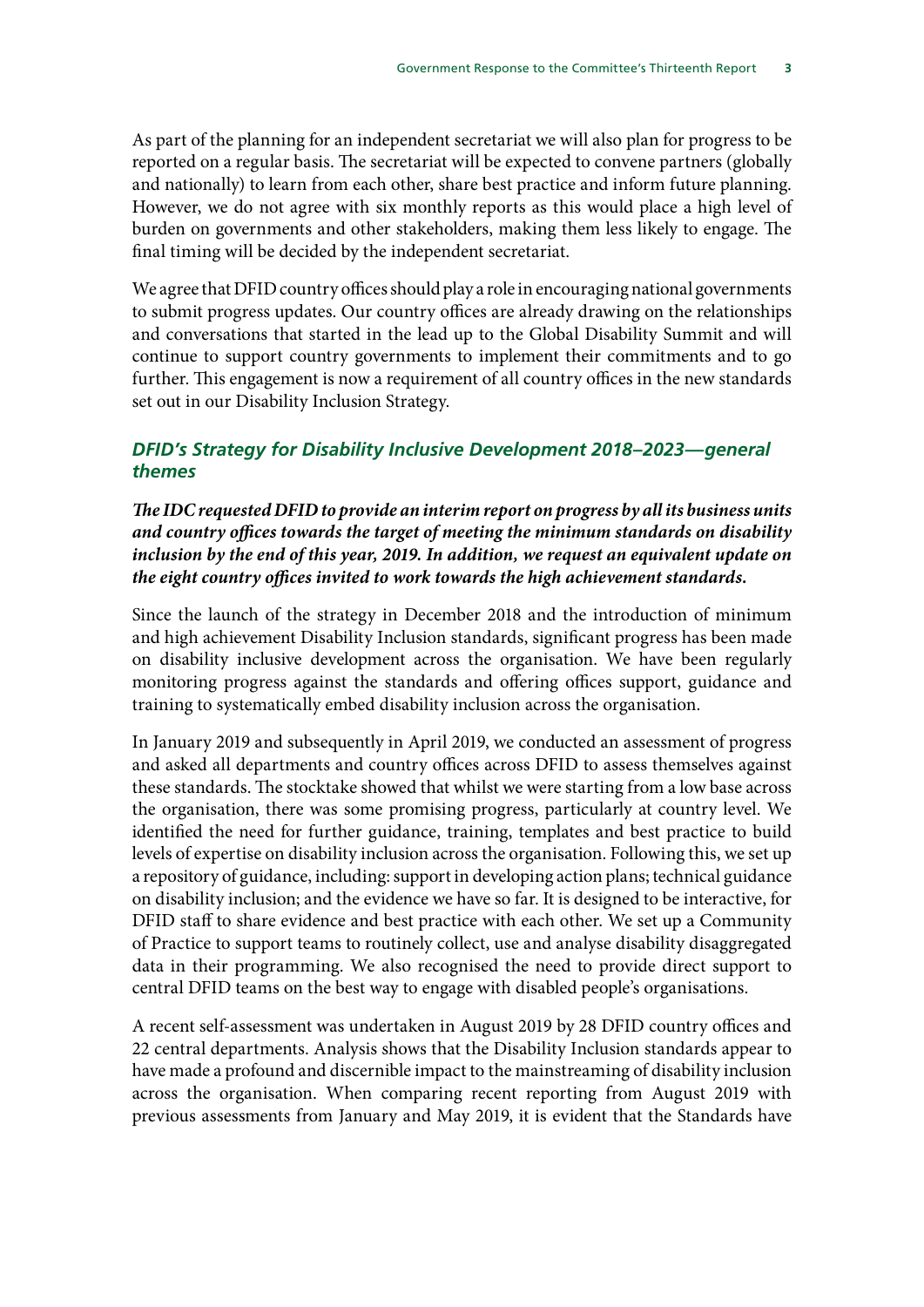accelerated and stimulated action for both Country Offices and Central Departments.<sup>1</sup> See Annex A for further analysis, including on country offices working towards 'high achievement'.

Due to resource constraints, other cross-government priorities, and a desire to get this right, we have decided to allow more time for the delivery of the minimum standards. We have therefore extended the deadline for achieving the standards by six months to June 2020. This will ensure all business units have sufficient time, support and resources to keep progressing their disability inclusion work and meet the standards in a considered and effective way.

# *Recommendation 3: DFID should ensure that it scales up its spending on disabilityspecific projects over time, as well as provide support for effective and imaginative mainstreaming with specific funding.*

#### Government position: **Agree**

As part of mainstreaming disability inclusion we have seen a significant increase in the number of programmes that are disability inclusive since we introduced our policy marker. As of August 2019, 97 per cent of active programmes in DFID have completed the policy marker. We know that 31 per cent of these are marked as disability-inclusive (this is 241 programmes out of 780), up from 19 per cent in November 2017. We expect this number to continue to increase—particularly through dedicated support from the Disability Inclusion team and through our Disability Helpdesk. We also plan to double the proportion of programmes that are disability-inclusive across the four strategic pillars by 2023, a commitment which is set out in our strategy.

As of August 2019 over £180m of funding has been approved for programmes exclusively dedicated to supporting people with disabilities. There are currently a further seven programmes at pre-pipeline and design stages which will, if approved, be exclusively dedicated to disability inclusion. Further details on our approach to spend can be found in the [additional information](http://data.parliament.uk/writtenevidence/committeeevidence.svc/evidencedocument/international-development-committee/dfids-work-on-disability/written/100360.html) provided to the IDC in April 2019.

*Recommendation 4: DFID should also ensure that disability is a key consideration in broader strategic and budgetary decisions, such as the long-awaited Comprehensive Spending Review, as well as internal allocations to DFID's programmes. It could be helpful to set an overall target for increasing disability-focused programming and spending over the next five years.*

Government position: **Agree**

As part of DFID's Disability Inclusion Strategy, we committed to doubling the proportion of programmes that are disability inclusive across the four strategic pillars by 2023.

Overall, 90% of the offices that responded (45/50) in the most recent assessment indicated they have either achieved or are 'on track' to meet Standard 1 (Office Approach and Culture); 82% of offices (41/50) indicated they have either achieved or are 'on track' to meet Standard 2 (Engagement and Empowerment of People with Disabilities); 78% of offices (39/50) indicated they have either achieved or are 'on track' to meet Standard 3 (Influencing); 86% of offices (43/50) indicated they have either achieved or are 'on track' to meet Standard 4 (Programming); and 78% of offices (39/50) indicated they have either achieved or are 'on track' to meet Standard 5 (Data and Evidence).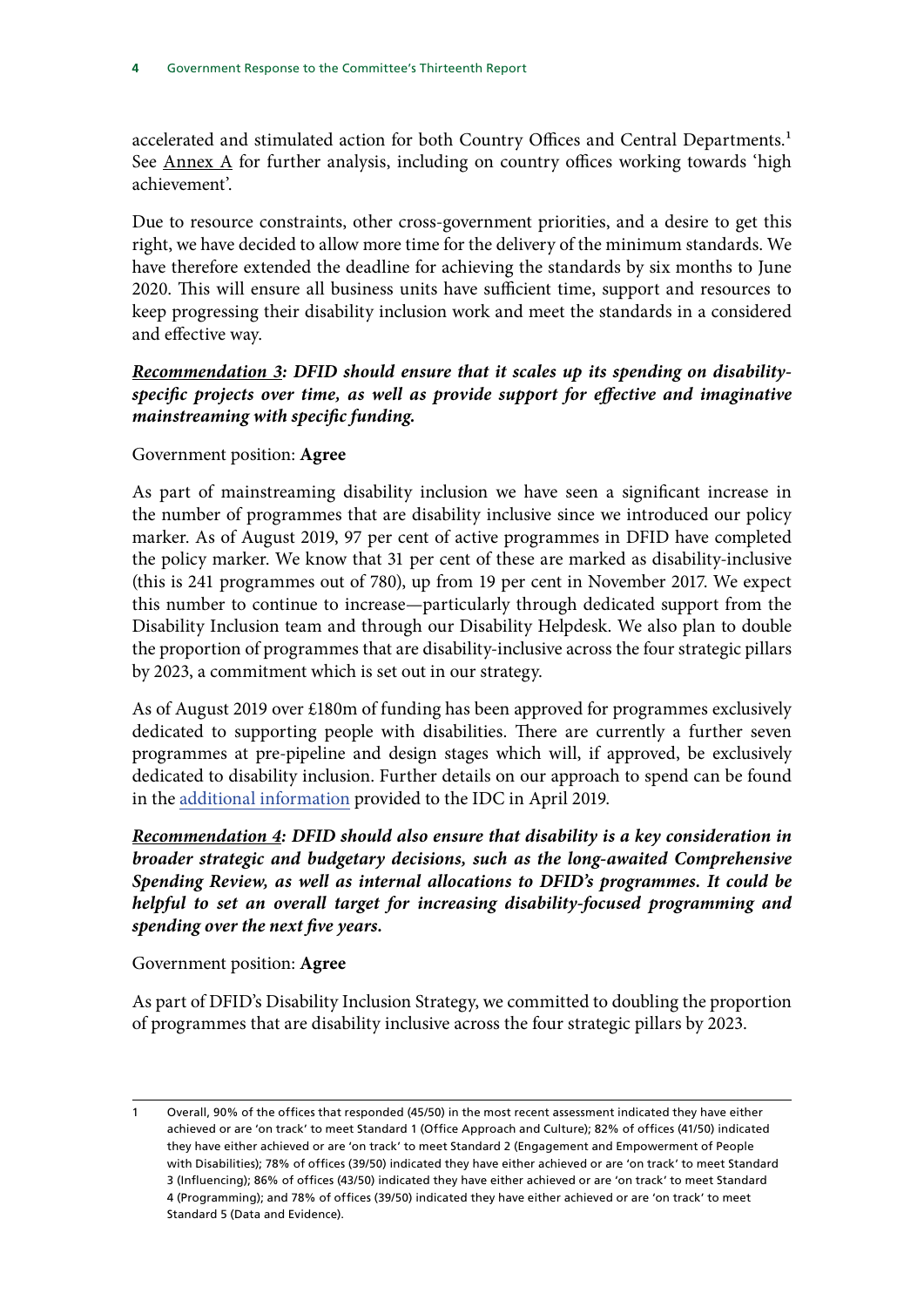We will ensure that disability inclusion is taken into consideration at all relevant spending decision points, and the team is closely involved in discussions as part of the ongoing business planning process. This is also on the agenda to be discussed at the upcoming disability inclusion delivery board in September 2019.

# *Recommendation 5: DFID should also ensure that the initial commitment to disability inclusion in business cases is followed on in projects' log frames and other planning and reporting documents.*

#### Government position: **Agree**

We have committed, as part of the Disability Inclusion standards, that all new business cases, terms of reference and annual reviews will consider disability inclusion and that new programmes will collect and use disability disaggregated data in their logframes.

We regularly review business cases through the technical review process managed by the DFID's quality assurance unit (QAU). Through the Disability Inclusion team and the Helpdesk, we will also continue to provide guidance and resources to support programme managers and advisors to build this into all relevant programme management processes including dedicated advice on building this into log frames, results as well as monitoring and evaluation frameworks.

# *Recommendation 6: DFID should ensure specialist experts are appointed to different areas of the Strategy, and that staff across DFID receive specific technical training on using relevant tools like the extended set of the Washington Group Questions.*

#### Government position: **Agree**

We have a strong central offer in place to support our departments and country offices. This includes new technical guidance and training, an expert-led Disability Helpdesk, and an informal network or Community of Practice of 67 disability champions for sharing lessons and best practice.

We are recruiting more targeted disability expertise into the organisation and exploring new dedicated disability-focussed secondment posts. For instance, DFID Syria has had two secondees from Humanity and Inclusion to support mainstreaming, and the Disability Inclusive Development programme will fund a number of secondments to DFID central departments and country offices.

We have provided in-house training on the Washington Group Questions and have a Community of Practice for sharing best practice and advice. We are planning a workshop in the autumn to share lessons learnt from using the Washington Group Questions in 27 projects from the Girls' Education Challenge. This will be a valuable session for anyone using the Washington Group Questions in DFID.

Our Disability Helpdesk is also delivering a set of training sessions on disability inclusion to cadres and teams across DFID. At the end of July, DFID's Africa Regional Department had a half-day session delivered by disability experts and from a representative from a Disabled People's Organisation. Further technical training sessions are planned with the Asia, Caribbean and Overseas Territories (ASCOT) Department as are tailored sessions for DFID's private sector, education, climate and humanitarian advisory cadres.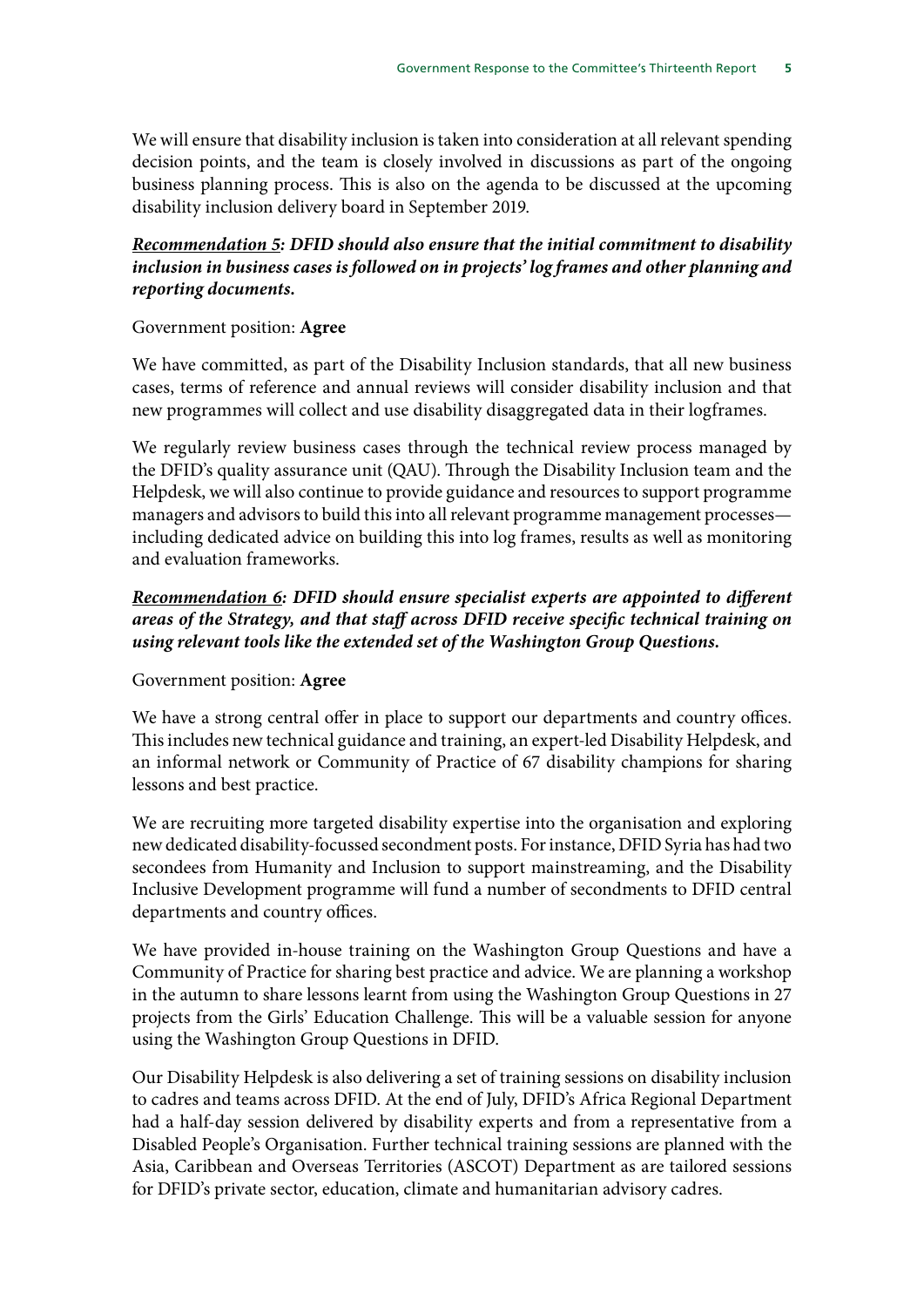# *Recommendation 7: DFID should also increase the numbers of people with disabilities amongst its cadres at all levels. DFID should also consider building disability inclusion into the competencies of its advisers, along the same lines of gender mainstreaming.*

Government position: **Agree**

We know that to meet our ambition to be a global leader on this issue we must practise what we preach and recognise the skills and talents of our own staff with disabilities.

The Disability Inclusion Strategy commits DFID to improve the recruitment, retention and recognition of people with disabilities. The latest HR figures as of June 2019 are:

- Recruitment of people with disabilities with the aim of matching the working age population (19%) (baseline Sept 2018–14%. June 19–15%).
- Retention and career development of staff with disabilities, with a target of 11.9% staff with a disability in Senior Civil Service positions (baseline: Sept 2018–9%. June 19–8%)
- Recognition of skills through improved organisational culture and staff confidence, to impact on reporting of disability data (target 70%. Baseline Sept 2018–60%. June 19–60%).

We acknowledge that we need to do more, and we will be refocussing our efforts as part of the implementation of DFID's People Plan. We will continue to prioritise the attraction and development of staff with disabilities as part of our wider resourcing strategy—which includes being a member of Leonard Cheshire's Change 100 disability internship scheme.

DFID is building disability inclusion and mental health into the competencies of advisers and we are in the process of revising our technical competency frameworks. This has provided Heads of Profession with opportunities to include cross-cutting issues such as disability inclusion within the various technical competency frameworks. For social development advisors, it will be a specific requirement under one of the core competencies of social analysis and inclusion.

We are also communicating the importance of disability inclusion to civil society, academia and other external partners from where we recruit our candidates and press for improved capacity and levels of expertise in the development and humanitarian sector as a whole.

# *Recommendation 8: DFID should make sure disabled people are consulted more widely on disability inclusion planning and delivery.*

#### Government position: **Agree**

People with disabilities are at the heart of our approach to disability inclusion: we are committed to realising 'nothing about us, without us'. This is a fundamental building block set out in our strategy. The requirement to consult with and engage DPOs is a key part of the Disability Inclusion standards and our most recent assessment (see Annex A) has shown good improvement across the organisation in this area. We will continue to hold Ministerial and official level roundtable meetings with people with disabilities, their representative organisations and wider civil society.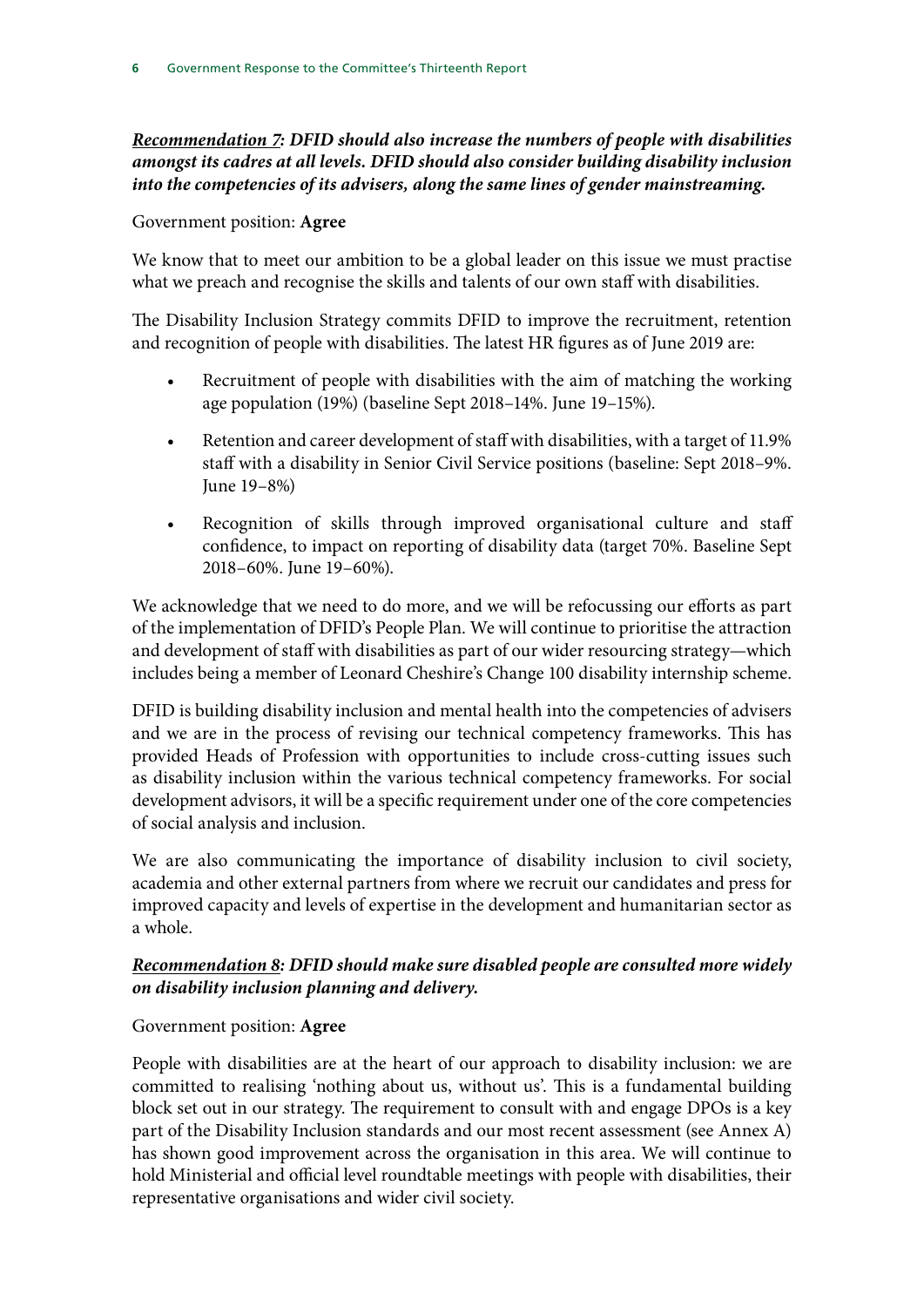Our progress to date has only been possible thanks to the help, advice and support of people with disabilities, and their relevant advocacy groups. We know continued engagement is critical to success in delivery, and we know we need to do this in a meaningful way.

# *Recommendation 9: Country offices should develop their own contextual theories of change and action plans that guide their delivery of disability-inclusive development depending on each country's situation, and enable direct assessment and adaptation.*

#### Government position: **Partially Agree**

We agree that change is contextual, and that approaches must be country-specific. We also believe that we should prioritise action. That is why we have made it a requirement that each country office develop their own country specific action plan—to set out the action each office will take.

However, we provide an overarching theory of change that can be adapted, if necessary, to local circumstances and that provides guidance on what individuals and teams should consider when drafting their country plans. This includes where potential obstacles might lie, where opportunities might arise, and what interventions might work.

Country offices are already drawing on this resource to develop their own approach. For example, DFID Ghana adapted the theory of change to inform their new flagship 'Leave No One Behind' programme, by using context-specific evidence and DPOs consultation.

Over time, we will also work with the Disability Helpdesk to develop a further four theories of change, on each of our priority areas.

# *Recommendation 10: To lead by example, DFID should make all its offices—in the UK and its operating countries—physically accessible to people with disabilities.*

Government position: **Agree**

We are working with the FCO to audit the accessibility of the overseas estate, identify where improvements are needed, and ensuring that new government buildings built overseas are accessible.

We have ensured that we take consideration of accessibility requirements for disabled people in the now completed refurbishment of Abercrombie House, and the ongoing refit of 22 Whitehall. Working alongside the Disability and Empowerment Network in DFID, we are committed to a full-scale accessibility assessment of 22 Whitehall. For example, this includes ensuring appropriately accessibly seating in communal areas and in the new furniture arrangements, more accessible booths and meeting rooms, 20% more sit/stand desks and a variety of communal tables of varying heights in the 22 Whitehall Exchange area to facilitate access for all.

*Recommendation 11: DFID should also update its Strategy to include neglected issues*  like the link between universal health coverage and the needs of disabled people, and *the linkages between ageing populations and disabilities related to old age. We also urge DFID to publish its global health position paper as soon as possible, and address these issues within it.*

Government position: **Partially Agree**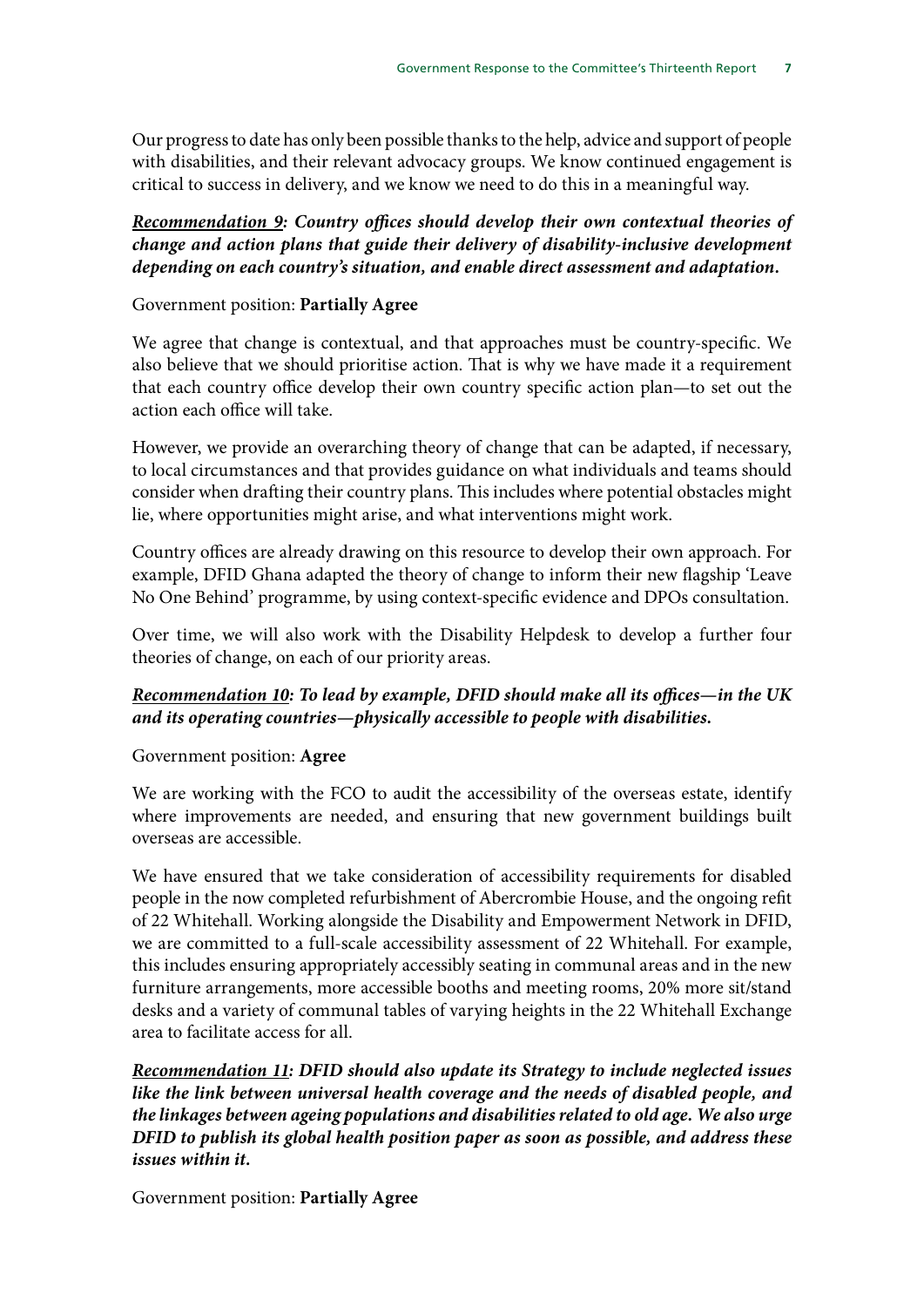We selected the four priority areas in the strategy through extensive external consultation, to focus on areas where we have can have greatest impact. We are now focused on delivering against that strategy and will not be updating it at this stage. However, like every business unit in DFID, our Human Development Department, which leads on our health policy, will be expected to meet the standards we have set.

We know we cannot do everything on our own, and that is why we are encouraging others to act too. For example, leaving no-one behind, including people with disabilities, was one of the UK's top priorities for the Political Declaration for this year's UNGA High Level Meeting for Universal Health Coverage. We recognise the close link between ageing populations and disability, and we will continue to take a 'life cycle' approach as set out in our strategy and ensure that our work reaches people of all ages.

We expect to publish a health systems strengthening position paper at the end of this year outlining our approach to the provision of quality, accessible and inclusive services.

*Recommendation 12: DFID committed to republish its delivery plan to make it more specific and measurable by the end of 2019. As we recommend above, we request a consultative update on progress with this revision in the Government's reply to this Report. The re-published delivery plan should include a clear allocation of resources attached to deliverables, and a clear evaluation mechanism with a clear timeline.*

#### Government position: **Partially Agree**

We are working closely with the BOND Disability and Development Group to revise the delivery plan and ensure it is more specific, with a clear evaluation mechanism and timeline. We will also consult others in the disability inclusive development sector, including Disabled People's Organisations, in the revision of this plan.

Due to resource constraints, other cross-government priorities, and a desire to get this right, we have decided to allow more time for the delivery of the minimum standards. We have therefore extended the deadline for achieving the standards by six months to June 2020. This will ensure all business units have sufficient time, support and resources to keep progressing their disability inclusion work and meet the standards in a considered and effective way.

*Recommendation 13: DFID should ensure it is addressing the specific needs of children at each stage of education, taking into account the obvious, as well as the less obvious (intersecting and contextual), barriers to access to education. The hidden costs of disability, relevant to access to education, need to be exposed and budgeted for in DFID's projects and programmes.*

#### Government position: **Agree**

The specific needs of children with disabilities are taken into account across DFID's education programmes. Our DFID Education Policy 2018 and Disability Inclusion Strategy 2018 included specific commitments to ensure that programmes are fully inclusive, and where appropriate, they provide targeted support to children with disabilities.

For instance, in Ethiopia one of the main factors hindering the educational participation of children with disabilities is the absence of support facilities and assistive devices. To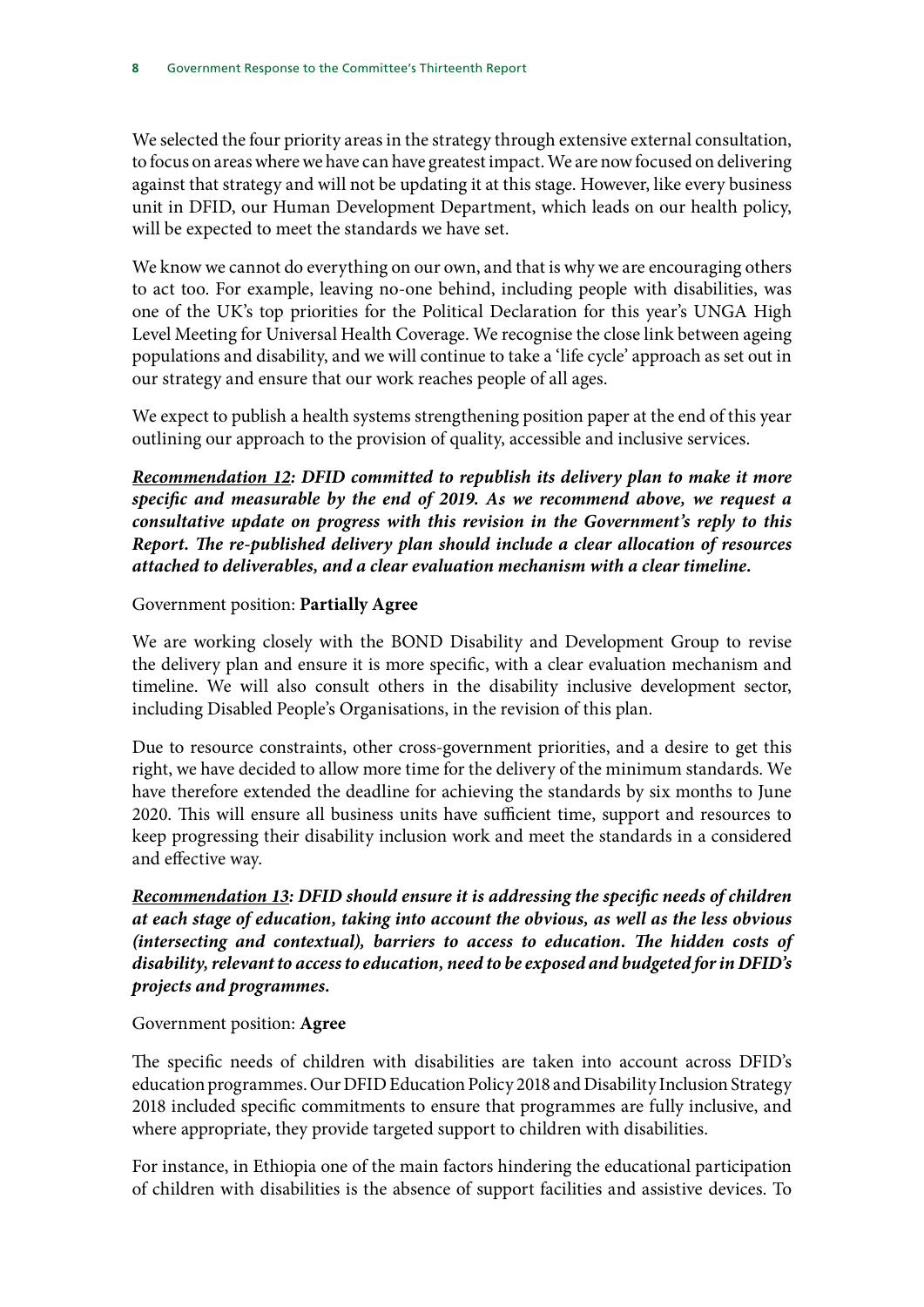address this, we have committed to support the establishment of more than 600 Inclusive Education Resource Centres across the country. These resource centres will ensure the children have the necessary support to enable them to thrive in the classroom.

#### *Recommendation 14: DFID should develop specific guidelines and technical guidance notes to implementers across all its education projects, to ensure its initiatives are implemented effectively, incurring no harm to disabled children.*

#### Government position: **Agree**

DFID Education Advisers are well trained on disability inclusion and share technical guidance and expertise with implementers as appropriate. We are working with the Head of Profession for Education to develop this expertise further, and to provide dedicated training which will be open source for the wider sector.

In 2014 we published guidance to ensure that any education projects involving construction that are funded directly by DFID address the needs of people with disabilities. The Inclusive Education Initiative will also produce technical guidance and this will be disseminated widely.

*Recommendation 15***:** *DFID's support to national governments, for the delivery of disability-inclusive education policies, should be targeted and specific and take into account that each country starts from a different base and operates different systems. Technical support must focus on capacity within government to budget for inclusion rather than the building of special schools that will prolong segregation.*

#### Government position: **Agree**

DFID's [Education Policy](https://www.gov.uk/government/publications/dfid-education-policy-2018-get-children-learning/dfid-education-policy) supports and promotes inclusion of children with disabilities in mainstream education systems. However, we recognise that many countries have a legacy of special schools and we may need to support these schools as a country moves progressively towards an inclusive system. Our priority will be to avoid further exclusion from education.

Inclusive education interventions that can be effectively scaled will be tested across a range of contexts through the Disability Inclusive Development (DID) programme and the Inclusive Education Initiative (IEI). The IEI will provide technical support to governments in three focus countries to improve the implementation of inclusive education.

# *Recommendation 16: Data collection should specifically focus on ways to identify out of school children who are vulnerable to compounded marginalisation.*

#### Government position: **Agree**

DFID collects disaggregated data on programme beneficiaries to ensure equity in our reach and effectiveness.

Through our work with the UNESCO Institute for Statistics and our Inclusive Education Initiative we are building the capacity of our government partners to strengthen equity in education. We are also committed to using the Washington Group Disability Questions to identify people with disabilities. An increasing number of our education programmes,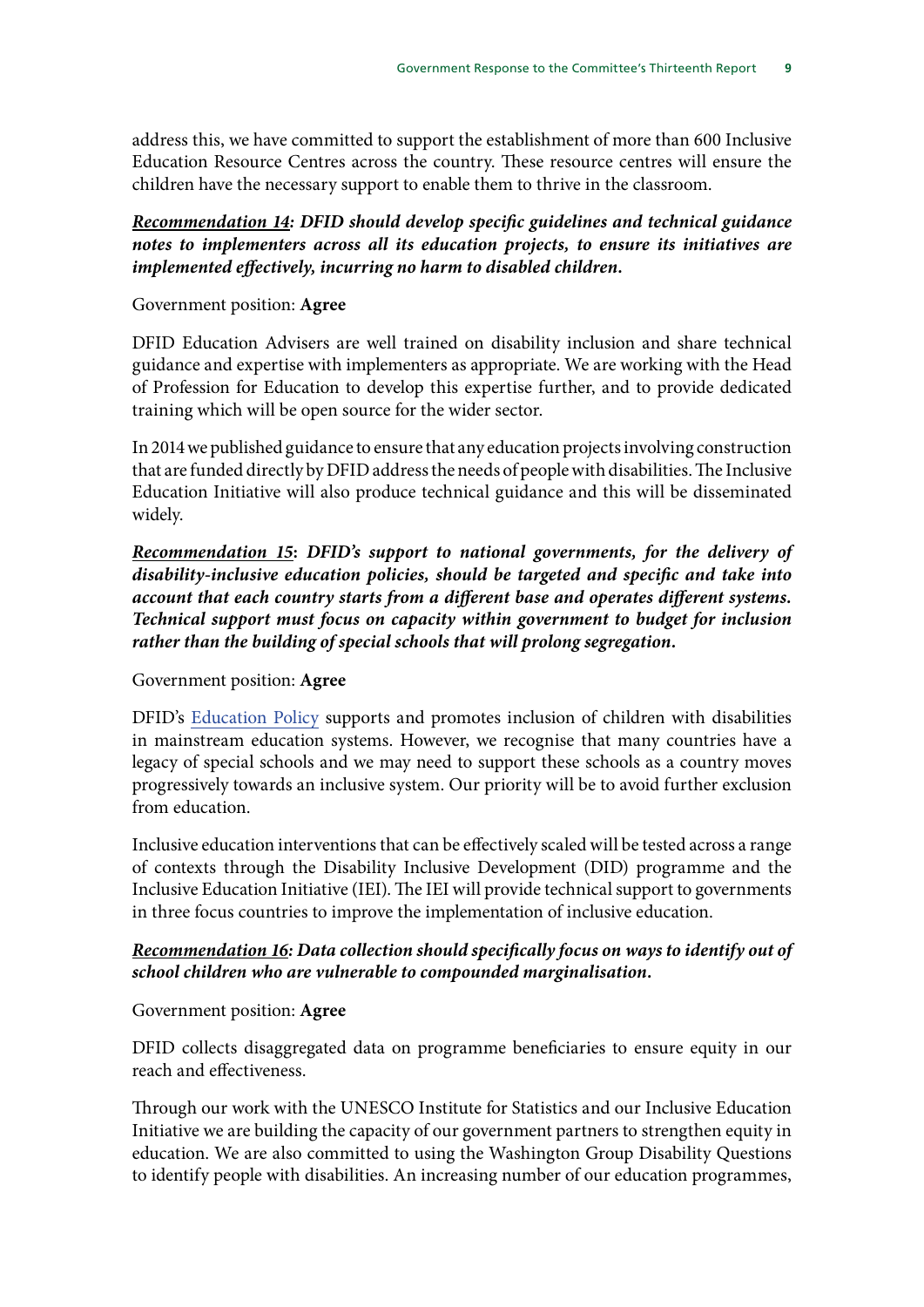including the Girls' Education Challenge, are using the Child Functioning Module to identify children with disabilities and we will be conducting further training on this later this year.

# *Recommendation 17: DFID should consult on the case for special schools vs integration within the main education system, and the use of 'Equity Based Stepping Stone Targets methodology' and promote effective adapted tools for each country DFID operates in.*

#### Government position: **Partially Agree**

We will explore the relative merits of using a stepping stone approach in our country programmes.

We will not be consulting further on the case for special schools vs integration within the main education system. DFID supports inclusive, mainstream education for children with disabilities and we are working with countries to progressively realise inclusive education. We recognise this is a process and it may be necessary to support special schools in the interim, especially where a country has a strong legacy of special schools. Our priority is to avoid further exclusion.

# *Recommendation 18: Specific actions for involving families in achieving DFID's inclusive education initiatives should be identified and published in the new delivery plan.*

#### Government position: **Agree**

The inclusion of families of children with disabilities in education processes is important and can be critical in ensuring children get the necessary support. Where possible we will encourage a more tripartite structure between the school, the children and their caregivers/community to ensure children with disabilities are able to thrive.

Through our Disability Catalyst Programme, we provide funding to the Disability Rights Fund and the International Disability Alliance, who support the capacity of education focused Disabled People's Organisations—including children with disabilities and their families.

*Recommendation 19: DFID should gather more evidence on the implementation of its social protection programmes. DFID should particularly consider whether the focus of social protection programmes on poverty reduction, may obscure the interlinkages between social protection and access to services, like education and employment. DFID should leverage existing research to understand the different components of the social protection system, to assess how the additional costs of disability can be met, and to ensure projects are not inadvertently causing discrimination in other areas of inclusivedevelopment like access to employment.*

#### Government position: **Partially Agree**

Social protection can support people with disabilities to meet their basic needs and live independently, take advantage of education and economic opportunities. This is why we have made it one of the four thematic pillars of our Disability Inclusion Strategy. We are seeing progress, for instance: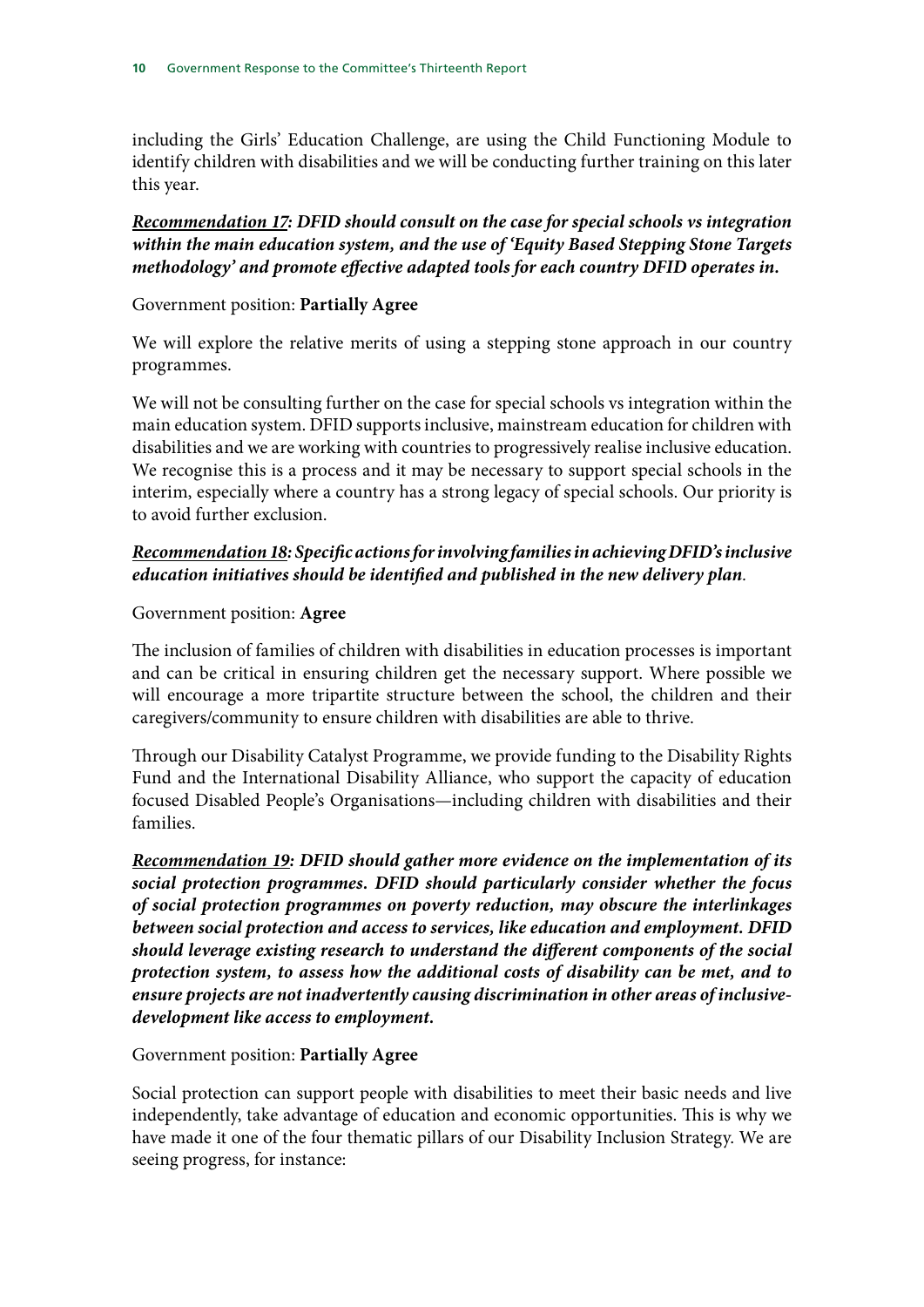- A new £39m programme on social protection in Ghana will provide 250,000 people access to social protection cash transfers, including linkages to complementary livelihoods interventions and support. These efforts will include people with disabilities.
- We are also working with others to develop disability-specific social protection tools and guidance. A new ILO and UNICEF project launched in April, is part funded by DFID through the United Nations Partnership on the Rights of Persons with Disabilities. The project will strengthen the Inter-Agency Social Protection Assessment tools to ensure they are disability inclusive.

*Recommendation 20: DFID should work to strengthen the appetite and capacity of national governments, and other stakeholders, to engage with DPOs to consult on barriers and opportunities for persons with disabilities relating to their active and full participation in economic and social life. DFID should work with governments and stakeholders, including DPOs, to fund and support the inclusion of people with disabilities in existing social protection schemes—or develop appropriate new schemes—including to facilitate the provision and training on use of enabling devices and technologies.*

#### Government position: **Agree**

Our Disability Inclusion standards cover both engagement with people with disabilities and their representative organisations (standard 2) and influencing (standard 3). In practice, this requires country offices to engage with national governments and other stakeholders, as well as to consult people with disabilities and their representative organisations. Recent assessment has shown improvement across the organisation in both areas.

In our strategy, we have made clear that we need to engage with others, including people with disabilities and their representative organisations, partner governments and development partners in our work on social protection. This will enable all of us to better reach people with disabilities and know the impact on their lives. For example, in Uganda we have partnered with Sightsavers to provide assessment and referral to services for Senior Citizen Grant beneficiaries.

We will also identify innovative approaches to pilot and test, including, where appropriate, the provision of assistive technology (AT). AT is a key enabler for change, and as committed to in our strategy, this will be a key cross-cutting issue playing a vital role in supporting inclusion.

#### *Recommendation 21: In their work with national governments, DFID should:*

- *i) support the establishment of robust and accessible systems for delivering social protection to PWDs that minimise risks of corruption.*
- *ii) secure guarantees of [commitments to] the rights of PWDs to equal and fair access to justice. We would like to see specific deliverables relating to the support of families of PWDs who provide unpaid care, and face stigma and discrimination.*
- *iii) DFID should work with international actors to de-stigmatise speaking up against injustices such as abuse and discrimination of disabled people,*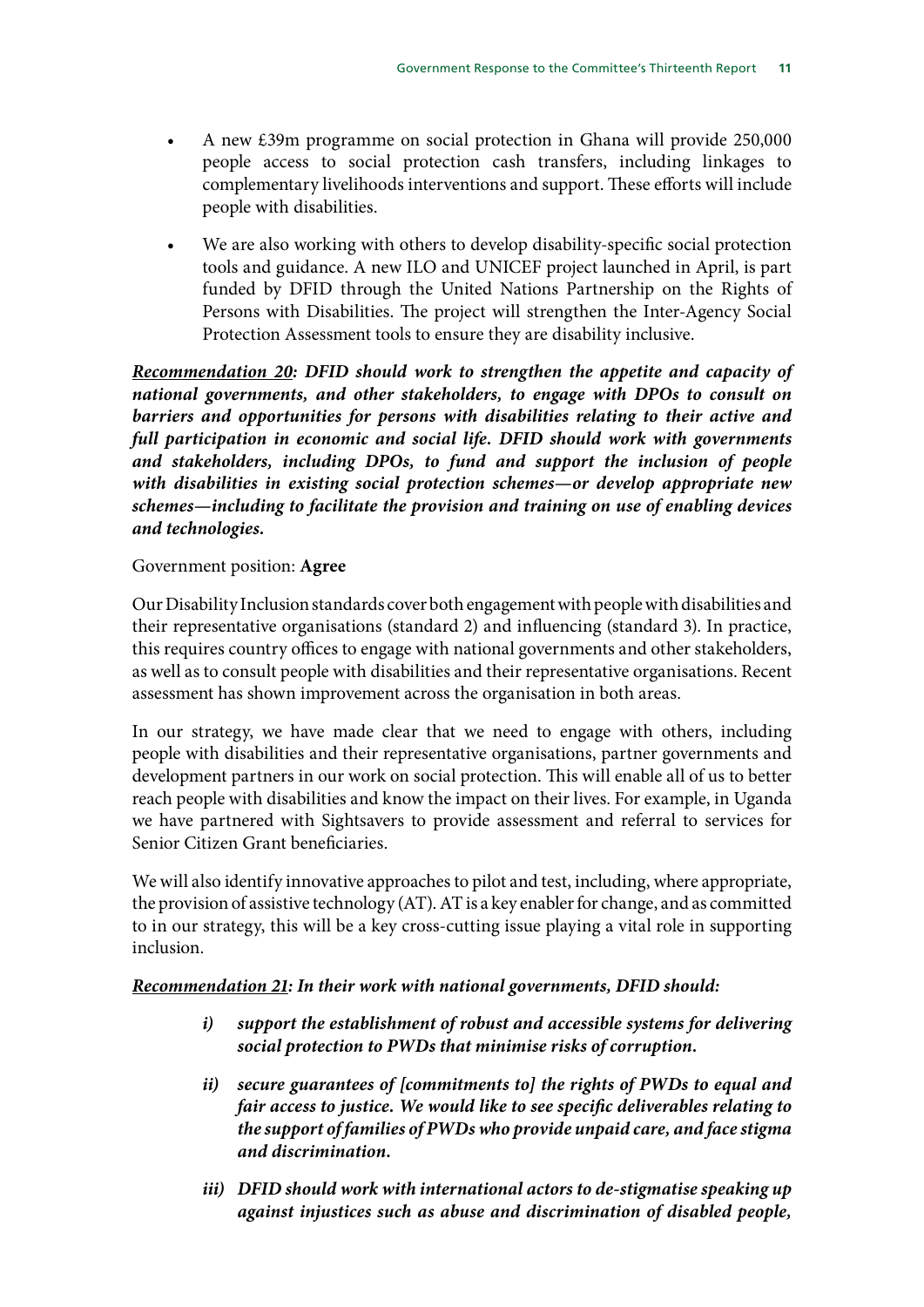#### *and to make reporting such instances easier, particularly for those living in the hardest to reach settings. Those speaking up against injustices must also be protected from further discrimination.*

Government position: **Agree**

DFID social protection programmes already incorporate a range of controls to mitigate risks, particularly fraud and leakage risks. Key controls and risk mitigation currently being used in our programmes include clear and transparent targeting, regular monitoring and evaluation, managing data effectively e.g. registries, and grievance mechanisms that provide citizens with formal channels to appeal and complain.

We will also develop guidance on improving the disability-inclusion of social information systems. This will help to improve data management including determining eligibility and inclusion of people with disabilities.

Please see further information related to stigma and discrimination at recommendation 30.

*Recommendation 22: DFID should ensure that disability inclusion is mainstreamed throughout its economic development programming and is taken into consideration in investment decisions specifically through the CDC. DFID should ensure that its support of any expansion of the formal employment sector be on an inclusive basis.*

Government position: **Agree**

Our Disability Inclusion standards require a stocktake of all programmes to assess whether they are disability inclusive. They also require all new business cases, terms of references and annual reviews to consider the needs of people with disabilities.

We will continue to work with CDC to ensure that disability inclusion is prioritised and people with disabilities are taken into account by the companies they fund and across the investment lifecycle. We will also work with CDC to raise the issue of disability inclusion amongst other Development Finance Institutions.

#### *Recommendation 23: DFID should ensure diversity at all levels amongst their staff and through their supply chain.*

Government position: **Agree**

See answer to recommendation 7.

We have put in place mechanisms to ensure that DFID's procurement processes are disability inclusive. This has included revising our standard terms and conditions of contract and supply partner code of conduct and incorporating non-discrimination requirements. In September, alongside the International Disability Alliance, we are presenting to UK Aid suppliers on disability inclusion at a Supplier Conference to raise awareness, explain DFID's expectations and provide learning on the issue.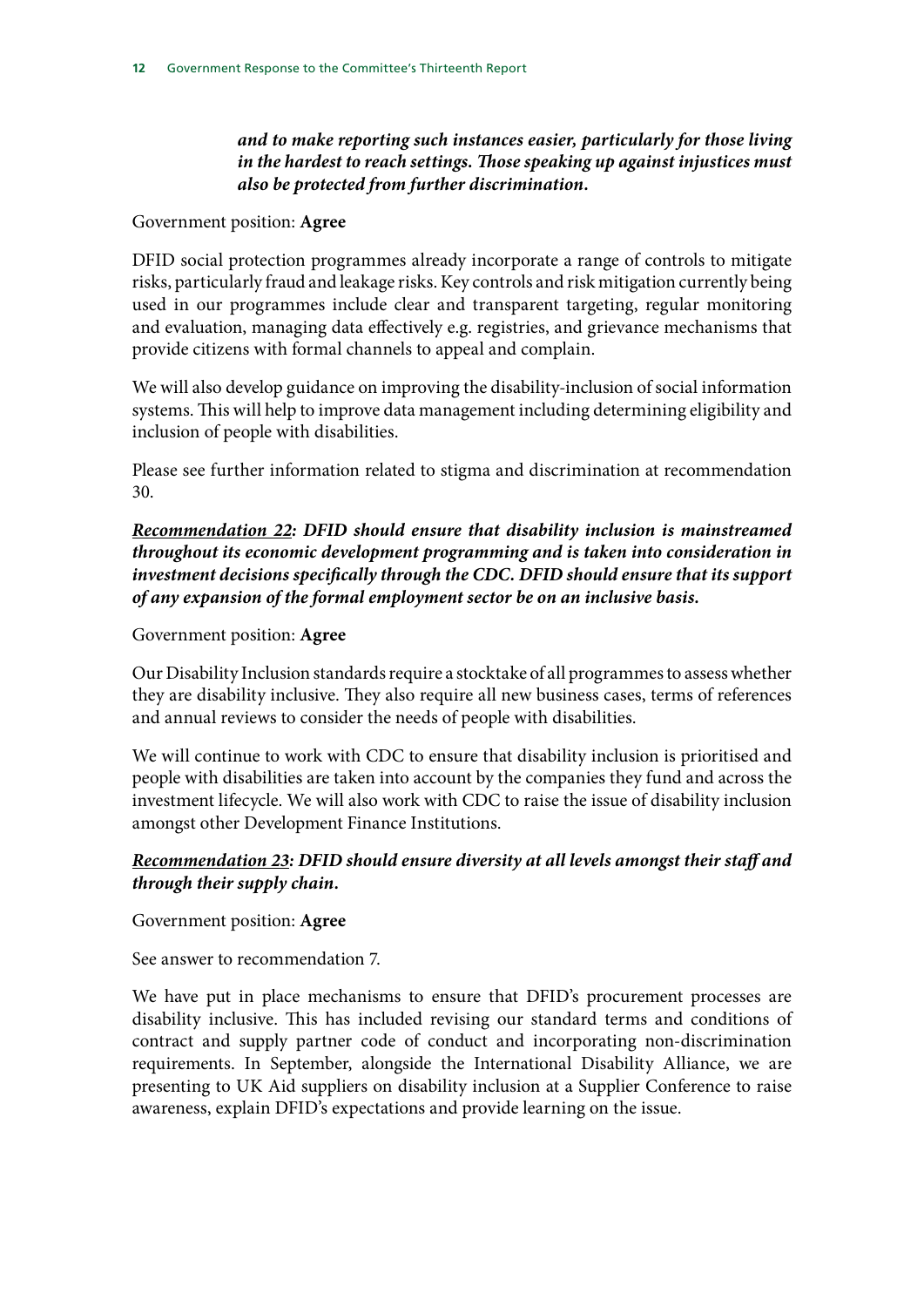*Recommendation 24: DFID should also address the skills gaps to enable disabled people to access the job market, consider options for those who cannot access the formal job market, factor in support for unpaid family carers, and address the hidden costs of disability that may hamper progress on economic development.*

#### Government position: **Agree**

We have committed to enhance the economic and social inclusion of people with disabilities and to ensure that people with disabilities are supported as both employers and as employees, expanding their access to skills, and quality jobs. We will continue to support businesses to target people with disabilities as consumers of goods and services.

Our funding to Leonard Cheshire and Sightsavers through UK Aid Connect is specifically looking at addressing the skills gaps to enable people with disabilities to access the job market in four countries: Kenya, Bangladesh, Uganda and Nigeria.

Furthermore, our work on women's economic empowerment will strengthen the involvement of women with disabilities in value chains. Our flagship £37m disability inclusive development programme will support people with disabilities to access jobs and livelihoods across six countries enabling up to 45,000 people to increase their incomes whilst learning from and disseminating 'what works'.

# *Recommendation 25: DFID should incentivise the private sector to be a lead partner in delivering the economic empowerment target, through offering more opportunities to people with disabilities. This should be seen as both part of corporate social responsibility and as a business case.*

# Government position: **Agree**

We want to leverage new diverse and innovative partnerships with the private sector to offer more opportunities for people with disabilities. For example, DFID Kenya is working to ensure a scale up of the 'Private Sector Strategic Partnership' bringing together companies from the UK and Kenya to support the economic empowerment of people with disabilities. The office has worked with the Kenya Commercial Bank to ensure that 1,200 young men and women with disabilities are part of their youth entrepreneurship programme.

Through the Responsible, Accountable Transparent Enterprise (RATE) programme we engaged with partners across a range of responsible business approaches, such as voluntary standards, company reporting, and on human rights. This effort includes our collaboration with the Ethical Trading Initiative (ETI), which led to the publication of Base Code Guidance, to be used by businesses to draw upon when reviewing their own practices.

More recently, we have also sponsored a new disability inclusion category at the prestigious Financial Times/IFC Transformational Business awards. It was won by Amparo who have designed a new below-knee prosthetic for use in developing countries.

# *Recommendation 26: DFID should also consider how to work with financial and credit institutions to encourage enterprise development for disabled people.*

Government position: **Agree**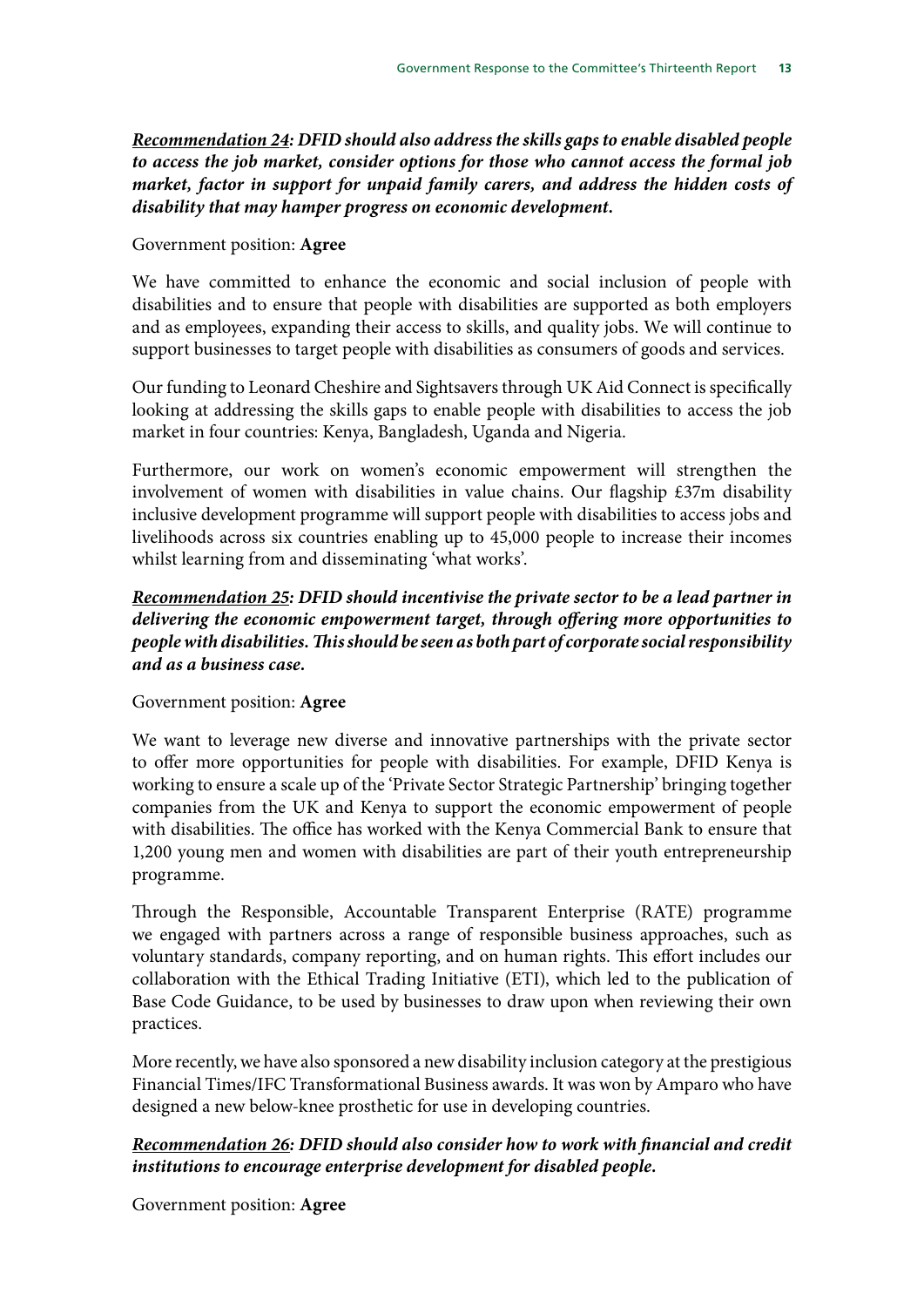We agree that engagement with the private sector and international financial institutions is key. We will continue to work with CDC and IFC to develop a good practice note on Disability Inclusion linked to the IFC Performance Standards. This will ensure the whole development finance industry raise the bar across the board. We will also work with CDC to ensure that disability inclusion is prioritised and people with disabilities are taken into account by the companies they fund and across the investment lifecycle.

*Recommendation 27: We recommend that DFID gradually makes the application of [the forthcoming good practice guidance note developed in cooperation with the CDC and the World Bank IFC] compulsory to DFID suppliers, to ensure sudden imposition does not cause smaller contractors to struggle.*

#### Government position: **Disagree**

The guidance note will be aimed at private sector companies and investors in developing markets. We are concerned that making it compulsory, however gradually it is introduced, would risk the exclusion of organisations and suppliers. We propose to make the guidance advisory. We will track what influence it has and how many organisations meet the guidance before considering whether further changes are required.

### *Recommendation 28: DFID should commit to building the capacity of DPOs, National Human Rights Institutions, and other actors to support the elimination of disability discrimination in employment.*

#### Government position: **Agree**

Building the capacity of DPOs, National Human Rights Institutions and other actors is in DFID's Disability Inclusion standards and something DFID departments and country offices should consider as part of their programme portfolios.

More broadly, support to DPOs is fundamental to our approach to disability inclusion. Over the last 10 years we have provided grants to over 300 representative organisations of people with disabilities through the Disability Rights Fund (DRF), with considerable success including additional ratification of the UN CRPD and changes to legislation to protect the rights of people with disabilities. The current Disability Catalyst Programme (2017–2020) is also providing training, partnership building and specific support to people with disabilities through the International Disability Alliance (IDA). This programme has also funded the United National Partnership on the Rights of Persons with Disabilities (UNPRPD) to bring together UN entities with DPOs, broader civil society and governments with the aim of triggering systemic change on disability inclusion.

*Recommendation 29: DFID should follow the advice of the 2015–30 Sendai Framework to work with PWDs and grassroot DPOs to assess disaster risk, design and implement plans at all stages of disaster risk planning and management. DFID should develop in-house expertise at CHASE on inclusive emergency and humanitarian response and improve its preparedness for disability-inclusive response. DFID should ensure the interlinkages between all its programmes on disability inclusion are better articulated across the department. DFID should also work closely with other donors to promote inclusive humanitarian action.*

Government position: **Agree**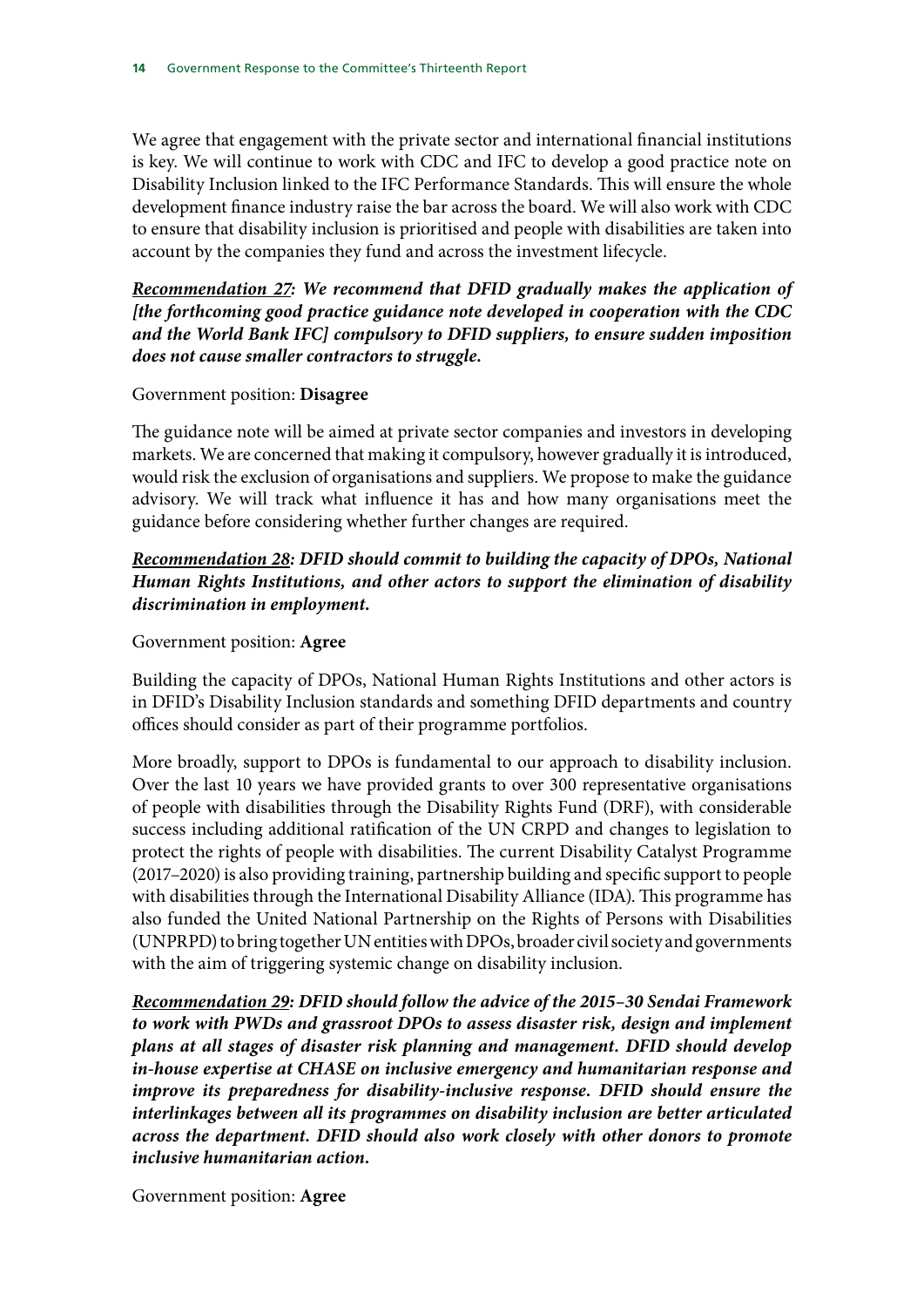The inclusion of people with disabilities and their representative organisations is critical to ensuring a people-centred and inclusive humanitarian response, as well as delivering strong outcomes and the highest level of accountability. We are also developing in-house expertise in order to deliver more inclusive responses, including:

- funding the design and delivery of open-access free e-learning to use the Washington Group questions in humanitarian settings (now translated into three languages);
- releasing new technical guidance such as ['Guidance on strengthening disability](http://www.globalprotectioncluster.org/wp-content/uploads/Guidance-on-Strengthening-Disability-Inclusion-in-Humanitarian-Response-Plans.pdf) [inclusion in Humanitarian Response Plans'](http://www.globalprotectioncluster.org/wp-content/uploads/Guidance-on-Strengthening-Disability-Inclusion-in-Humanitarian-Response-Plans.pdf);
- delivering training for all humanitarian advisers on disability inclusive responses (by the end of the year);
- funding two external experts to provide support and training to Middle East and North African countries; and,
- increasing number of inclusion experts on our humanitarian roster Humanitarian and Stabilisation Operations Team (HSOT).

We will continue to work closely with other donors to promote inclusive humanitarian action, and we have had early success in this so far. For example, the UK championed and was successful in ensuring the inclusion of psychosocial support in the Global Compact on Refugees.

*Recommendation 30: DFID should work with national governments on addressing stigma and discrimination across all policy areas, legislation, and in the justice system. Country offices should work closely with national governments and media outlets to tackle deep-rooted stigma in society. Disabled people and DPOs should be involved in working with DFID programmes on changing the image of people with disabilities as victims in need of help, to one of active agents in society. DFID should also consult widely on how to address alleviating discrimination against people who do not identify as disabled out of fear of stigma, like people with leprosy-related disabilities.*

# Government position: **Agree**

In our strategy, we are clear that tackling stigma and discrimination is critical to ensuring all communities respect the rights, dignity, capabilities and contributions of all people with disabilities. We simply will not succeed in achieving inclusive societies without tackling the negative assumptions and discriminatory beliefs that exist at all levels.

The strategy requires departments and country offices to take a context-specific approach to programming and make a judgement of the most appropriate interventions and methods on a case-by-case basis. For instance, the Disability Inclusive Development programme is planning to test how effective interventions using radio programmes can be on addressing stigma in countries such as Nigeria and Tanzania.

*Recommendation 31: DFID should pay more attention in their programming on accessibility of information on women's rights and available support in cases of discrimination. DFID should ensure its adoption of a life-cycle approach is comprehensive and includes older women. DFID should also differentiate between the*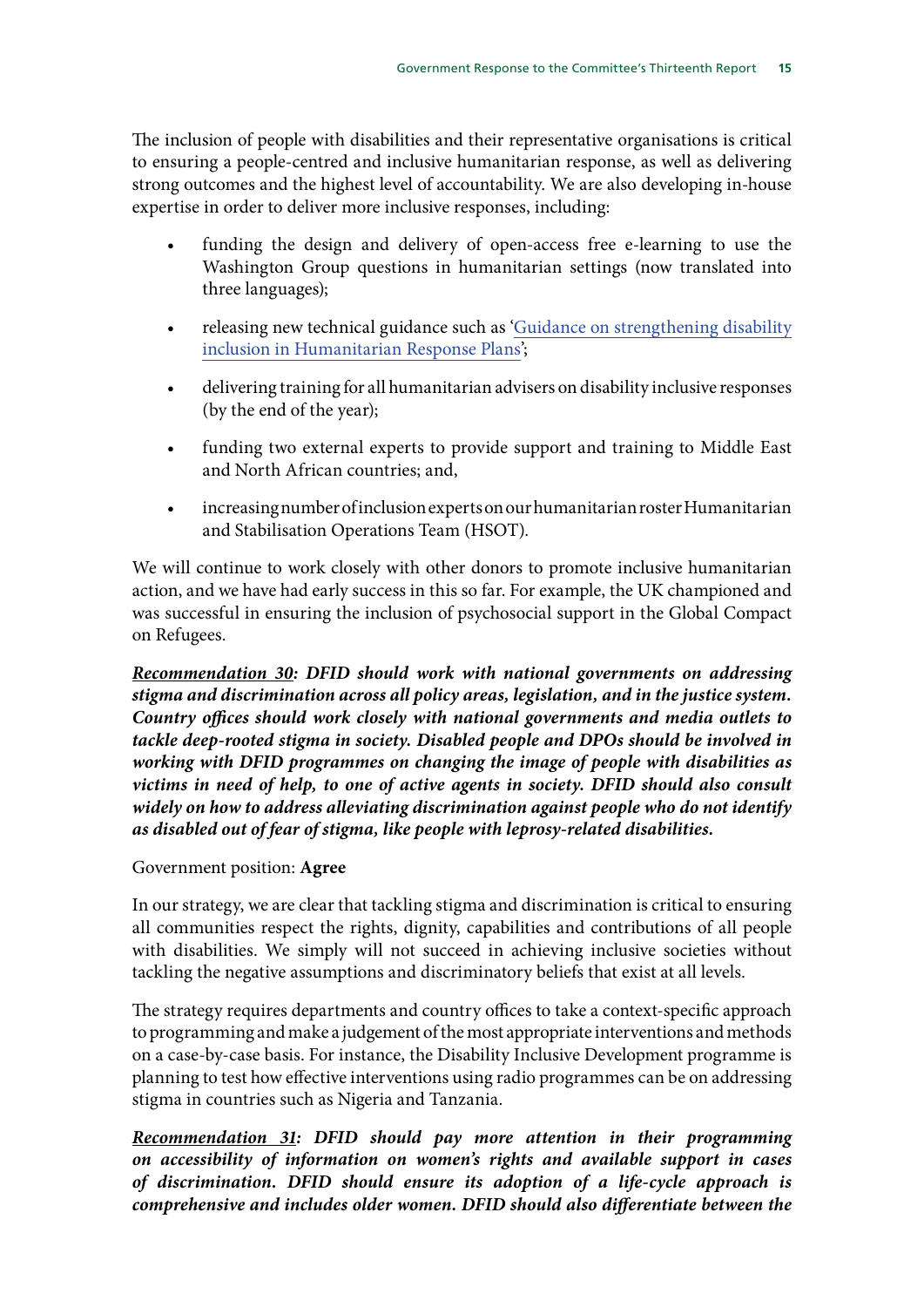*specific needs and forms of discrimination against adolescent girls. DFID should ensure it specifically works with DPOs led by women on this area, to inform their planning across programmes. DFID needs to ensure their activities focusing on women and girls are clear when republishing the delivery plan at the end of 2019 and use their leadership to encourage other national governments to take specific actions to eliminate intersecting discrimination against women and girls. DFID should ensure its programmes on sexual and reproductive health should pay specific attention to how these issues affect disabled people.*

#### Government position: **Agree**

This is explicit in DFID's disability inclusion standards and something DFID departments and country offices should consider as part of their programme portfolios. DFID is committed to bring a step change in our approach to understand, include and empower the most excluded and vulnerable girls and women with disabilities, and this is a clear focus in both DFID's Strategic Vision for Gender Equality and DFID's Disability Inclusion Strategy. We know that a total of  $£2.2$ bn has been approved for programmes that are both disability and gender inclusive.

DFID's Strategic Vision for Gender Equality commits us and others to work across girls' and women's lifecycles and on multiple areas simultaneously, with particular attention to adolescence, so that the gains in one area create opportunities elsewhere, and results are achieved at scale. Women and girls with disabilities are supported by many DFID programmes. For example, UK Aid invests £39m to end child marriage, and DFID's Amplify Change programme works across 16 countries with 37 grantees focused on the provision of SRHR services to women and girls with disabilities. Through the Girls' Education Challenge, we have helped over 46,000 girls with disabilities receive an education in countries such as Kenya, Uganda, Tanzania and Zimbabwe, and have committed to ensure that 15% of the new 'leave no girls behind' window focuses on girls with disabilities. We are also generating world-class research and evidence on best practices approaches, including the Gender and Adolescence: Global Evidence programme; What Works to Prevent Violence Against Women and Girls programme; and the Young Lives research programme.

The 'What Works to Prevent Violence' programme has expanded the global evidence base on violence against women and girls with disabilities in low–and middle-income countries, showing that the risk of intimate-partner violence is between 2–4 times higher among women and girls with disabilities than those without. We will continue to use the evidence generated to influence others internationally to take action. Additionally, DFID is contributing £21 million to the UN Trust Fund to End Violence Against Women (UNTF) (2014–2020), which provides grants to women's rights organisations and other small grassroots organisations to support innovative approaches to tackling violence across multiple countries. This includes funding for a special window on violence against women and girls with disabilities. At the Global Disability Summit in 2018, the UNTF announced nine new grants under this special window, which are expected to reach around 8,000 women and girls with disabilities.

*Recommendation 32: DFID should use its leadership role to encourage bigger commitments from national governments, international organisations, and the private sector to the provision of assistive technology.*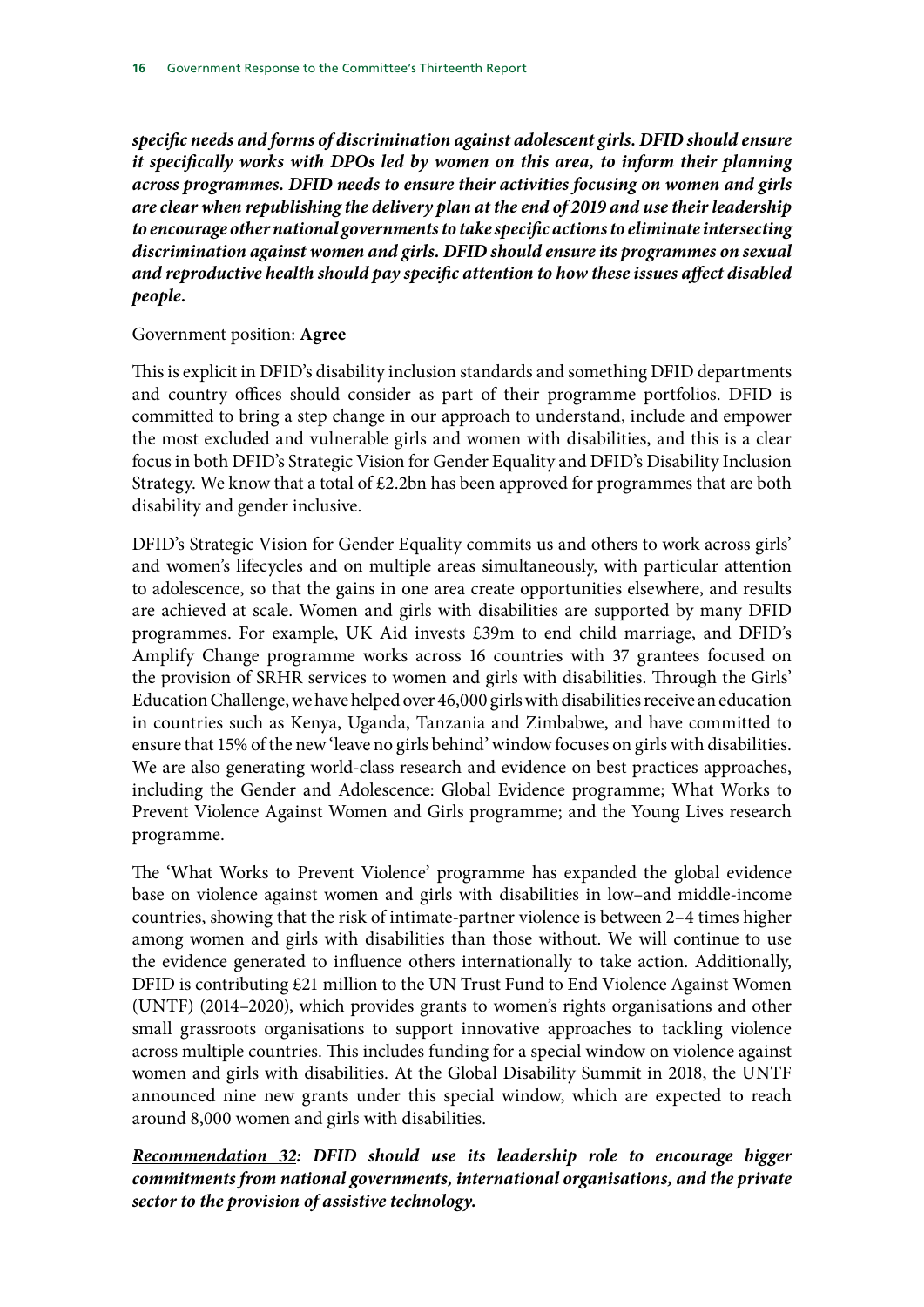#### Government position: **Agree**

DFID is committed to supporting the provision of assistive technology (AT). As set out in our written evidence in February 2019, we announced two significant initiatives at the Global Disability Summit on AT. Firstly, the AT2030 programme which has recently doubled from £10m to £19.8m and includes 100 per cent match funding from governments, private sector, academia and NGOs. Secondly, ATscale, a wider global partnership, which aims to reach 500 million more people with assistive technology by 2030. ATscale will work closely with the private sector, bringing to assistive technology the market shaping approaches that have already massively improved access to health and family planning products. It will also work towards creating an enabling environment for AT provision, including galvanising investment from national governments, international organisations, and donors.

We will continue to encourage other donors to provide funding to the ATscale global partnership and align investments in order to meet the ambitious targets that have been set. ATscale published its Strategy Overview in February 2019, further details can be found at [https://atscale2030.org/strategy.](https://atscale2030.org/strategy)

*Recommendation 33: DFID should work closely with national governments on training and building capacity to provide specialist public services for people with disabilities, including accessible buildings and information, and trained staff. DFID should also ensure accessibility of information is considered across all its programmes to enable greater access to the services provided by DFID projects.*

#### Government position: **Agree**

Equal access to opportunities, information and outcomes for all people with disabilities is a key building block of the disability inclusion strategy. This means our communities, schools and educational institutions, hospitals and health centres, workplaces and environments are fully accessible to, and meet the needs of all. We know this requires going beyond physical barriers, to include attitudinal and institutional barriers, to ensure wider adjustments, provisions and accommodations are made so all people with disabilities can thrive and enjoy their rights and wellbeing.

For example, we have committed to strengthen our focus on disability inclusive infrastructure. Through DFID's Infrastructure and Cities for Economic Development (ICED) programme we have undertaken a number of actions to try and raise both the standard of disability inclusive infrastructure in our own programming, as well as pushing the agenda in discussions with other governments and investors. ICED have produced a document mapping disability inclusive infrastructure in developing countries, disseminated case studies of best practice and guidance on including disability throughout the programme life cycle in addition to the provision of tailored technical assistance.

*Recommendation 34: DFID should also have measures in place ensure that the 'Do No Harm' principle is not breached by (a) the lack of suitable assistive devices provided via its projects; and (b) the provision of unsuitable devices.*

Government position: **Agree**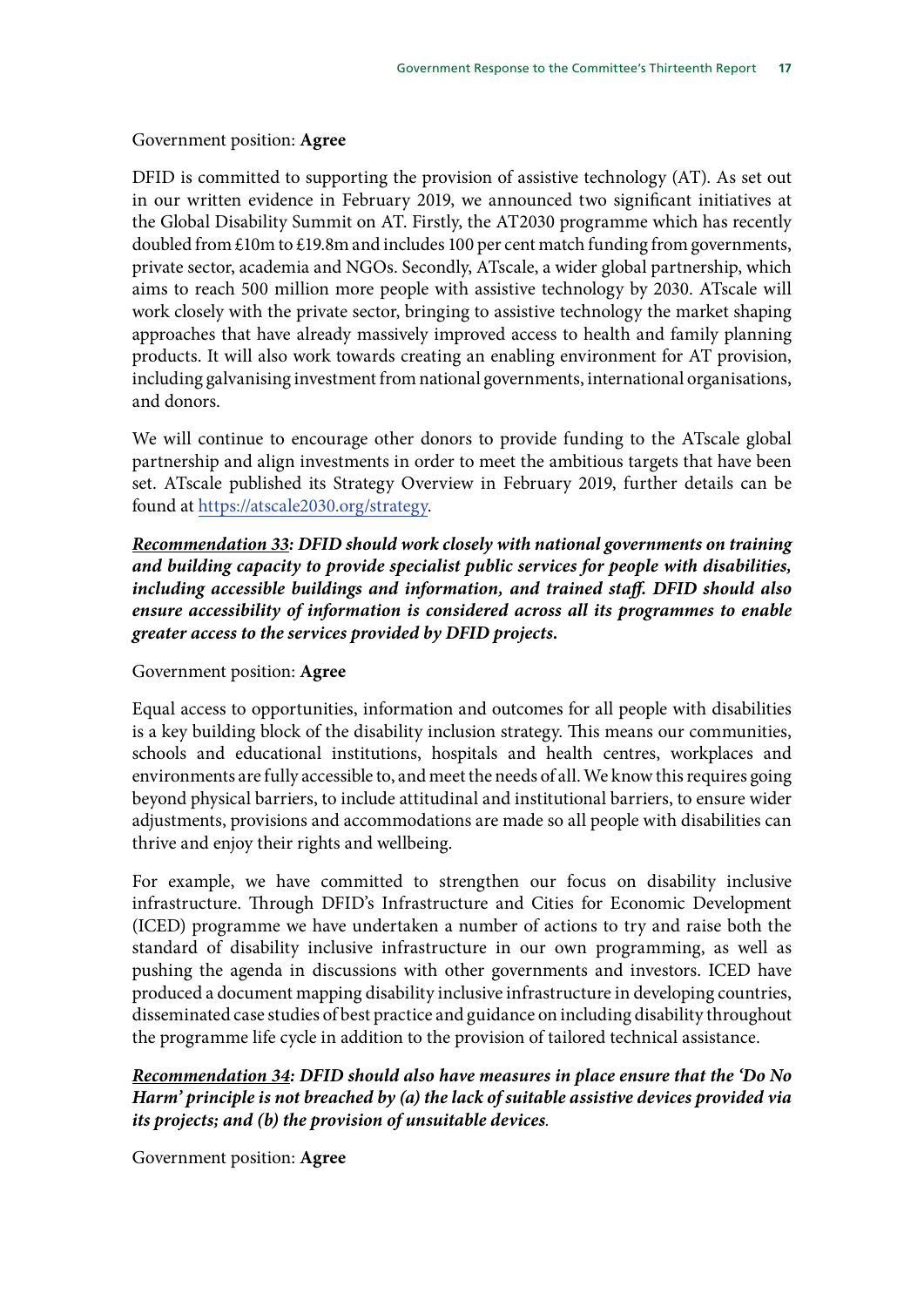'Do no harm' is a fundamental principle of both the AT2030 programme and ATscale. As with all programmes, DFID encourages the highest standards of care and regularly conducts due diligence and oversight.

Both programmes will work closely with partners and the private sector to improve the quality and standards of assistive technologies at the point of production, reducing the prevalence of poor-quality, unsuitable, or harmful technology in low-income countries.

# *Recommendation 35: The mental health position paper should explain how DFID intends to fill data gaps in this area.*

#### Government position: **Partially Agree**

The mental health position paper and theory of change will set out for the first time how development actors like DFID can maximise its aid portfolio to better integrate, evaluate and scale up its contribution to mental health in some of the world's poorest countries. This will include suggestions on how best to monitor and evaluate change.

This is a new area for the whole international community—and requires ongoing dialogue and sharing of evidence to inform the best way forward. We advocate that the four questions on psychosocial disabilities should be included when the Washington Group Questions are used to disaggregate by disability status. This addresses an important data gap. But we know its only part of the picture—and we will continue to listen and learn from emerging and new practice, including engaging in developments with the Washington Group itself.

# *Recommendation 36: DFID should also develop a specific policy marker and spending codes for work on including people with mental health and psychosocial disabilities.*

#### Government position: **Disagree**

In order to step up our work on mental health we agree it is important to understand progress and spend—which is why we undertook a stocktake of all our work in 2016. This stocktake identified good practice as well as new entry points to better integrate mental health across our wider work.

In addition to this stocktake, we currently monitor our work through DFID's Aid Management Platform (AMP). This enables us to look at which programmes or components include a focus on mental health—and provides management information on spend by sector.

An additional policy marker would only tell us part of the picture. We believe money spent on standalone mental health interventions is only one part of the solution. It would not capture our wider aid programmes that are positively contributing to improved wellbeing or addressing the common risk factors of poor mental health—like exposure to extreme poverty and violence. This is why we have committed to publishing a position paper and theory of change by the end of the year to better guide the integration of mental health across our wider work.

The OECD DAC is the body responsible for maintaining and improving the quality and comparability of Official Development Assistance (ODA) statistics, including introducing new policy markers through consensus decision making by DAC members. The OECD DAC has put a temporary pause on new markers until a review of the use and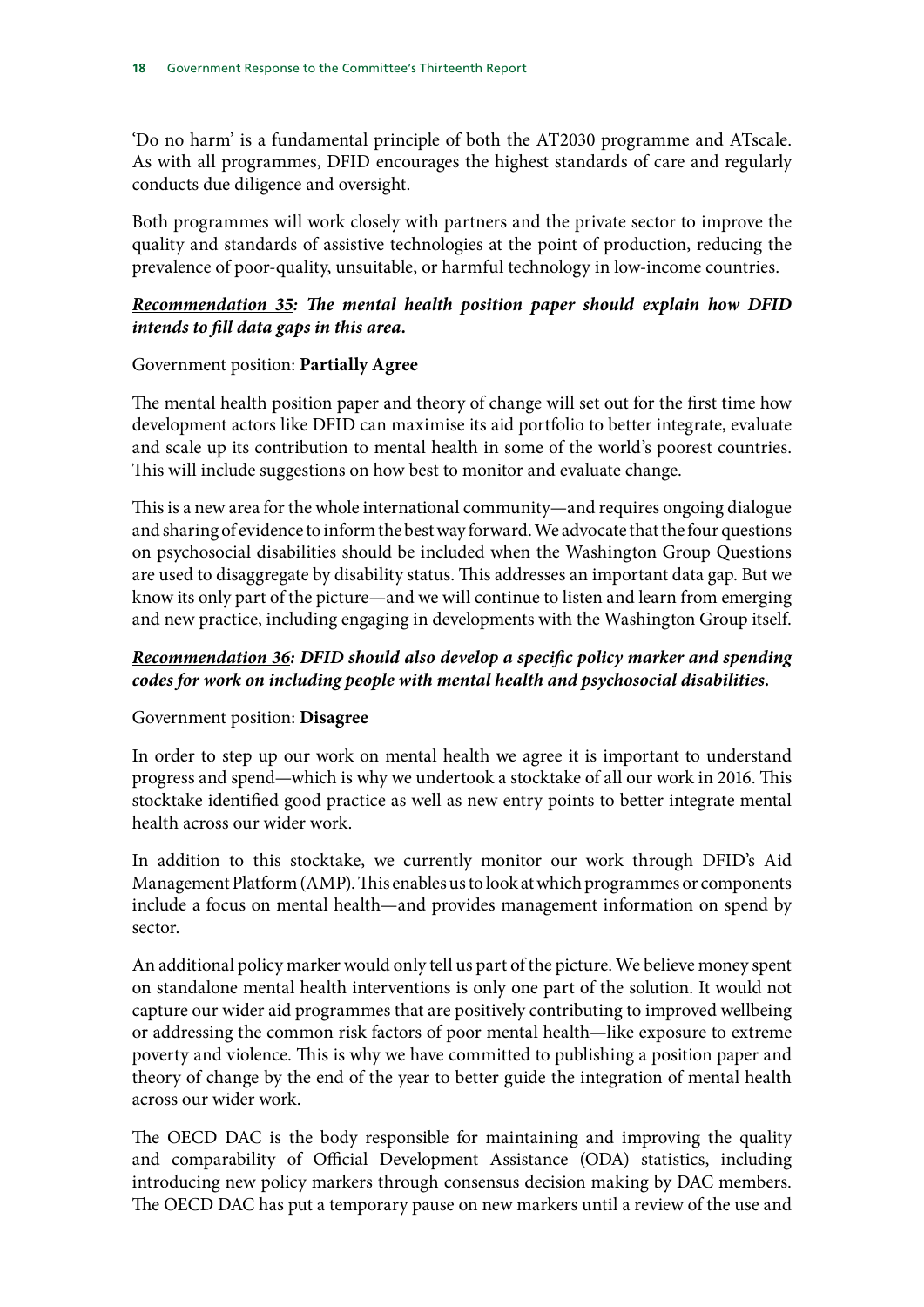usefulness of the existing markers already in the system is completed. We will look at any recommendations from that review, including any considerations that are relevant to mental health.

*Recommendation 37: DFID should work closely with national governments to give high priority to mental health, and on protecting the rights of people with mental health and psychosocial disabilities in areas like employment, health, and the legal system. DPOs have an important role to play in this area. DFID must ensure that support is available to families of people with Mental health and psychosocial disabilities. DFID should also recognise the specific needs of people with intellectual disabilities, and target them accordingly in their programming. In their work on climate change, DFID should include considerations on the link between environmental stressors and mental health.*

#### Government position: **Agree**

We are committed to taking a comprehensive and rights-based approach to mental health that promotes wellbeing for all, improves access to quality services and support, and realises the full rights and inclusion of people with psychosocial disabilities. We know this requires working closely with national governments. In Ghana, we have announced a new five-year programme that is working with the national government to advance and protect rights and scale up access to quality services.

We agree DPOs and representative groups also play an important role – this is implicit in DFID's disability inclusion standards. As set out in the standard focused on engaging and empowering people with disabilities, '*each business unit in DFID should carry out consultation in a way that builds capacity and involves groups that are sometimes excluded such as people with psychosocial or intellectual disabilities*'.

The mental health position paper and theory of change will set out how development actors like DFID can more effectively and deliberately address the underlying social and environmental stressors of mental health.

*Recommendation 38: DFID should invest in staff with its safeguarding unit, who have the capacity, knowledge and expertise to promote the safeguarding, well-being and welfare of people with disabilities particularly children, girls and women (and their families). DFID should ensure it provides adequate resourcing and commitment to monitor and follow-up on cases and referrals, arising from DFID programming. Given recent sexual exploitation and abuse (SEA) cases in the aid sector, DFID should consider its specific impact on people with disabilities and work closely with international development actors to put in place sector-wide mechanisms to safeguard people with disabilities, particularly those made vulnerable by especially fragile, conflicted or disempowering environments. DFID should work closely with national governments to strengthen safe access of disabled people to public services, including the justice system.*

#### Government position: **Agree**

We know that people with disabilities are disproportionately at risk of harm and the Safeguarding Unit has identified disability as one of its priority areas for action. Disability inclusion was a consideration in the development of the safeguarding enhanced due diligence introduced in 2018. It was included in the commitments made by donors at the Safeguarding Summit and the OECD DAC recommendation on sexual exploitation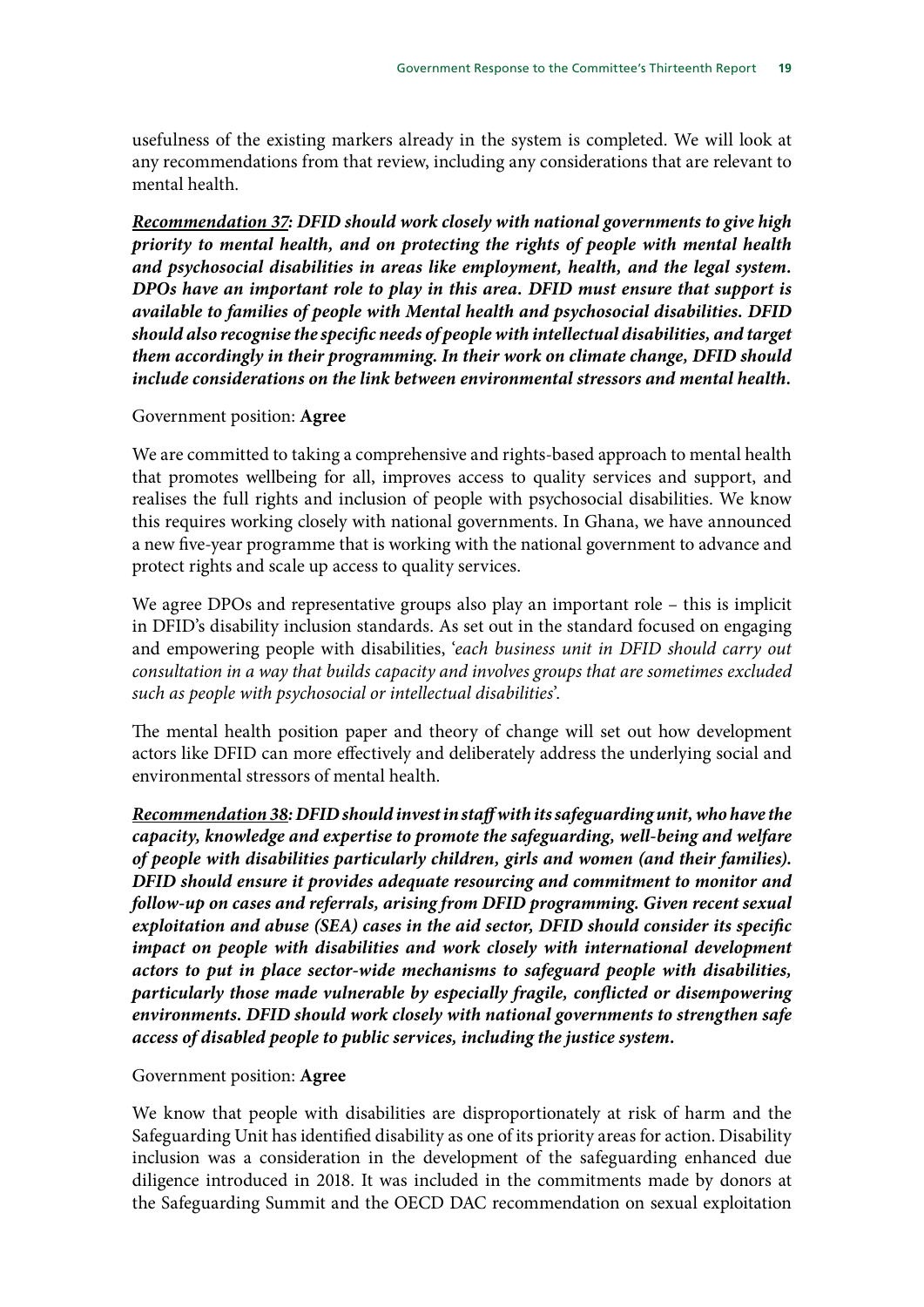and abuse and sexual harassment (SEAH). We consulted with networks that represent people with disabilities in the early stages of development of the Resource and Support Hub and building the evidence-base around safeguarding people with disabilities will be an important element of this programme.

DFID's Safeguarding Unit has assigned staff to ensure our work to tackle SEAH is inclusive and responds to the specific risks faced by people with disabilities. These staff members draw on expertise from within DFID (including the Disability Inclusion team and our networks of advisers) and independent experts.

We are addressing significant gaps in the evidence base around prevalence and what works to prevent and respond to SEAH. For example, we have committed to spending up to £20 million on research that is relevant to safeguarding over the next five years under a range of programmes, many of which will be relevant to people with disabilities. We have also convened an independent reference group to give challenge and critique to DFID on our safeguarding policy work, composed of multi-disciplinary practitioners and academics including people with disabilities and disability inclusion experts.

DFID's Safeguarding Investigations team was established in January 2019 to handle the increased number of safeguarding concerns and allegations being reported. We recruited staff who are qualified and experience in conducting safeguarding investigations and providing support as required to partner organisations' investigations.

*Recommendation 39: DFID should develop a systematic way of informing and evaluating disability inclusion in projects overseen by other ODA-spending departments, to ensure the UK is meeting its commitment under the CRPD. All ODA-spending departments should use the OECD DAC disability policy marker to measure and monitor progress towards inclusion. ODA spent outside DFID must be to the same standards for disability*  inclusion as applied to DFID's projects and programmes. In particular, ODA spent *outside DFID should be designed to strictly avoid creating or exacerbating barriers and segregation of persons with disabilities. DFID as the department responsible for reporting on all ODA-spending should develop a mechanism to ensure all ODA-spending is compliant with the DAC disability policy marker.*

#### Government position: **Agree**

We are working with other governments departments to ensure all ODA-spending departments include the disability inclusion policy marker within their programme data. A small number of departments have included this information for the first time this year. We expect compliance to increase over time as other departments make the required changes to their ODA-recording systems. We will continue to work with and support all ODA-spending departments to become compliant as quickly as possible.

We are sharing best practices and, where possible, resources with other ODA-spending departments. For instance, the Disability Helpdesk is a resource available to all parts of the HMG and we are proactively encouraging other departments to use it.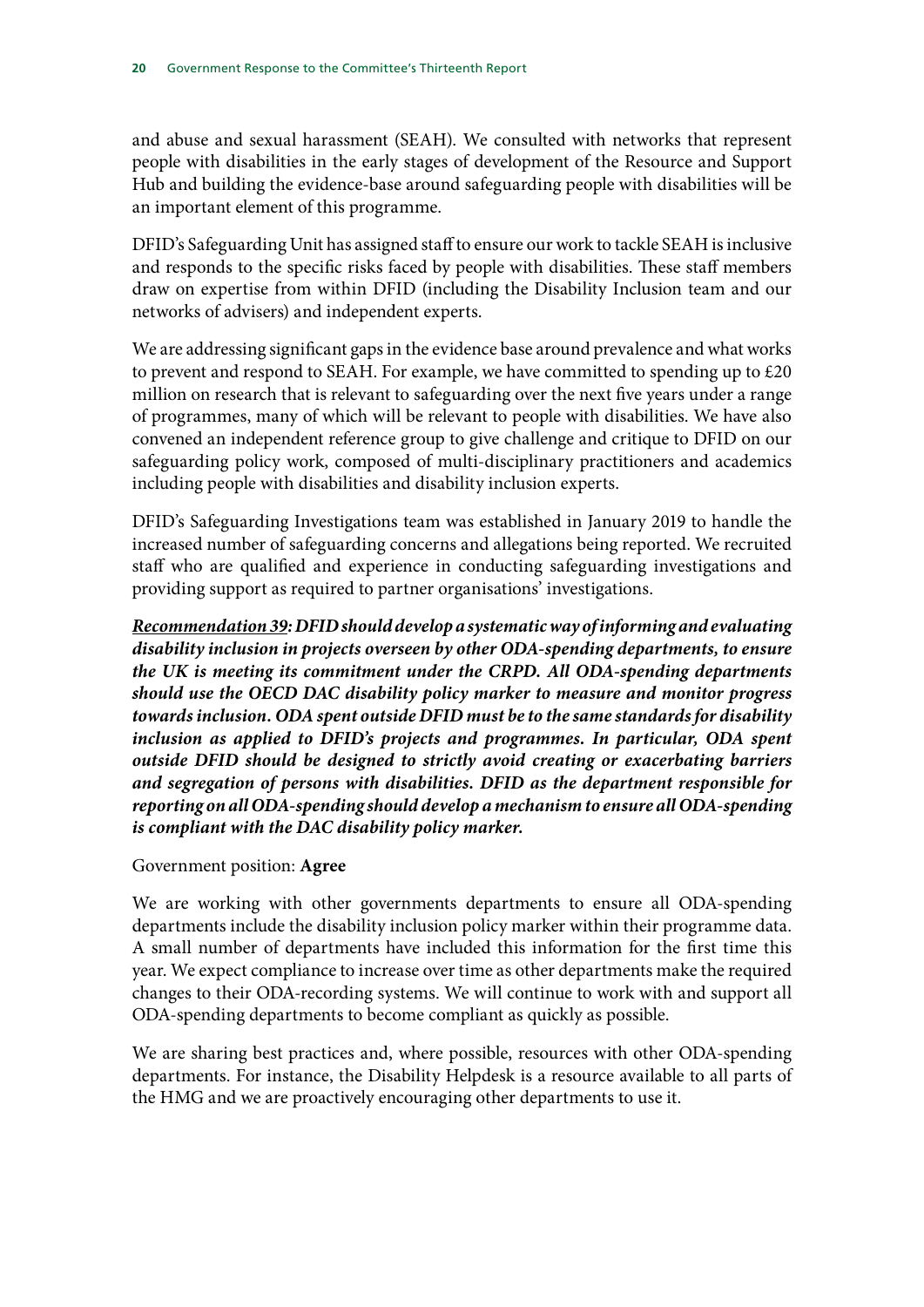# Annex A—IDC Inquiry

# **Update of progress Against Disability Inclusion standards August 2019**

# *Standard 1: Office Approach and Culture*

The majority of business units are making very good progress to achieve this minimum standard with continued signalling of leadership and good progress in developing and finalising office-wide Disability Inclusion Action Plans.

#### **Good Practice Case Study: DFID Pakistan**

The Head of Office is the disability champion, with the Senior Management Team (SMT) also supporting. A robust Disability Inclusion Action Plan is in place following an office-wide mapping, being led by a group of advisors and programme staff. An audit of language and accessibility for recruitment has been completed and statements to encourage persons with disabilities to apply will be more prominent. New ramps have been built ensuring physical access for persons with disabilities. A check of communications and IT for accessibility is underway.

# *Standard 2: Engagement and Empowerment of People with Disabilities*

The majority of business units have either undertaken, or planning to undertake, consultation of people with disabilities and their representative organisations. However, feedback from the recent stocktake has indicated this has been one of the more difficult standards for business units to engage with due to lack of existing networks, logistical difficulties and/or lack of capacity from DPOs. Notably more country offices have either met or are on track to meet this standard in comparison with Central Departments.

#### **Good Practice Case Study: DFID Afghanistan**

The ongoing conflict in Afghanistan impacts the ability of all donors to travel around the country. Nevertheless, DFID Afghanistan has coordinated two Kabul based DPO roundtables and one in Mazar-e-Sharif in 2019. The regional workshop included organisations such as Women with Disabilities Social Association; Afghanistan Blind Association and Afghanistan Deaf Association to ensure a wide a range of views from local DPOs were gathered. DFID Afghanistan is also in the final exploratory stages of funding to the government's new Ministry of Martyrs and Disability to provide capacity building support (through HI) which will include the running of regional consultation workshops with DPOs.

# *Standard 3: Influencing*

The majority of business units are making good progress to meet this standard with strong consistent signalling that disability inclusion and gender equality are important to DFID, good progress engaging on disability inclusion with stakeholders including the private sector, and robust support to Governments/other stakeholders to implement their commitments.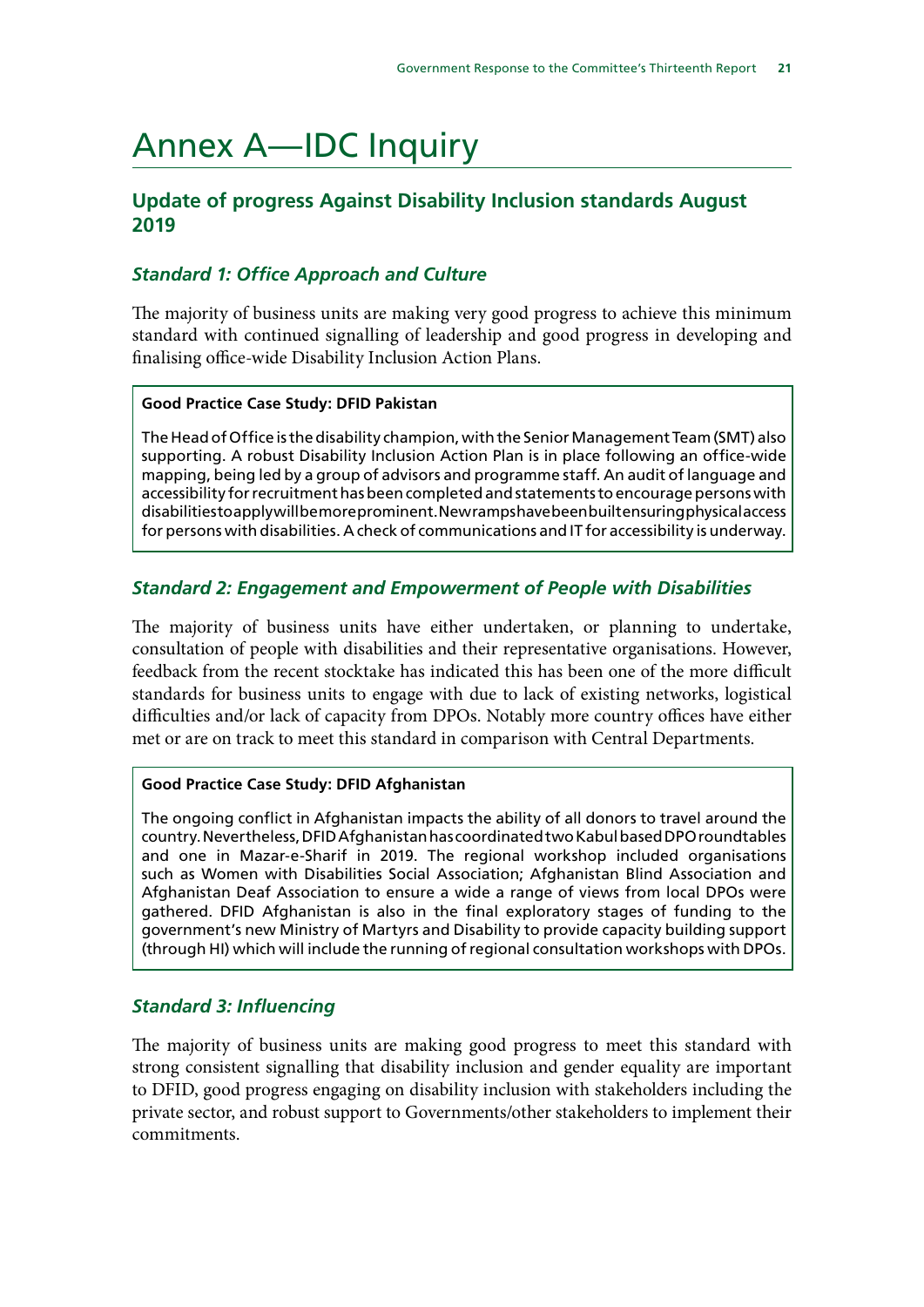#### **Good Practice Case Study: Safeguarding Unit**

Disability was included in the commitments made by 22 donors at DFID's Safeguarding Summit in October 2018. SU are working closely with donors on implementation of these commitments through our regular working group meetings. The Safeguarding Unit successfully advocated for the inclusion of disability in the DAC Recommendation on safeguarding against sexual exploitation and abuse and sexual harassment which was adopted on 12 July.

#### *Standard 4: Programming*

The majority of country offices are making progress in achieving this standard and in completing stock takes of programmes; ensuring consideration for disability in business cases, supplier terms of references, annual reviews; designing new flagship programmes; and ensuring all programmes are marked against the disability inclusion marker. Progress is more mixed in central departments—particularly with delays in completing basic stock takes.

#### **Good Practice Case Study: DFID Mozambique**

As part of the PSED process earlier this year, DFID Mozambique did a thorough review of programmes to assess level of commitment to people with disabilities. They have acted on this analysis, integrating disability inclusion across their portfolio including the UN Joint Programme on Social Protection, which is addressing disability by assessing the needs of PWDs and supporting them to access better social services.

#### *Standard 5: Data and Evidence*

The majority of business units are making good progress towards the aim for all new programmes to collect and use disability disaggregated data. There was encouraging increased inclusion of disability disaggregated data using the Washington Group Questions, though some business units recorded difficulties in that no programmes had relevant indicators.

#### **Good Practice Case study: DFID Somalia**

DFID Somalia are building the data and evidence on disability and disability inclusion in Somalia. This includes: encouraging all new programmes to collect and use disability disaggregated data for relevant indicators; sharing lessons from pilot programmes; supporting quantitative data-production (Somalia Health and Demographic Survey and digital reporting from internal monitoring programmes); supporting qualitative research on stigma and lived experiences through the East Africa Research Hub and K4D portal; re-examining disability-related data from our humanitarian monitoring; promoting and reviewing implementing partners' policies and practices.

#### **Update of Progress by High Achievement Countries**

Whilst no Country Office has yet to reach all five High Achievement Standards, we have seen examples of excellence in all areas, and are making good progress against our commitment for four offices to reach the 'high achievement' standards. For example: